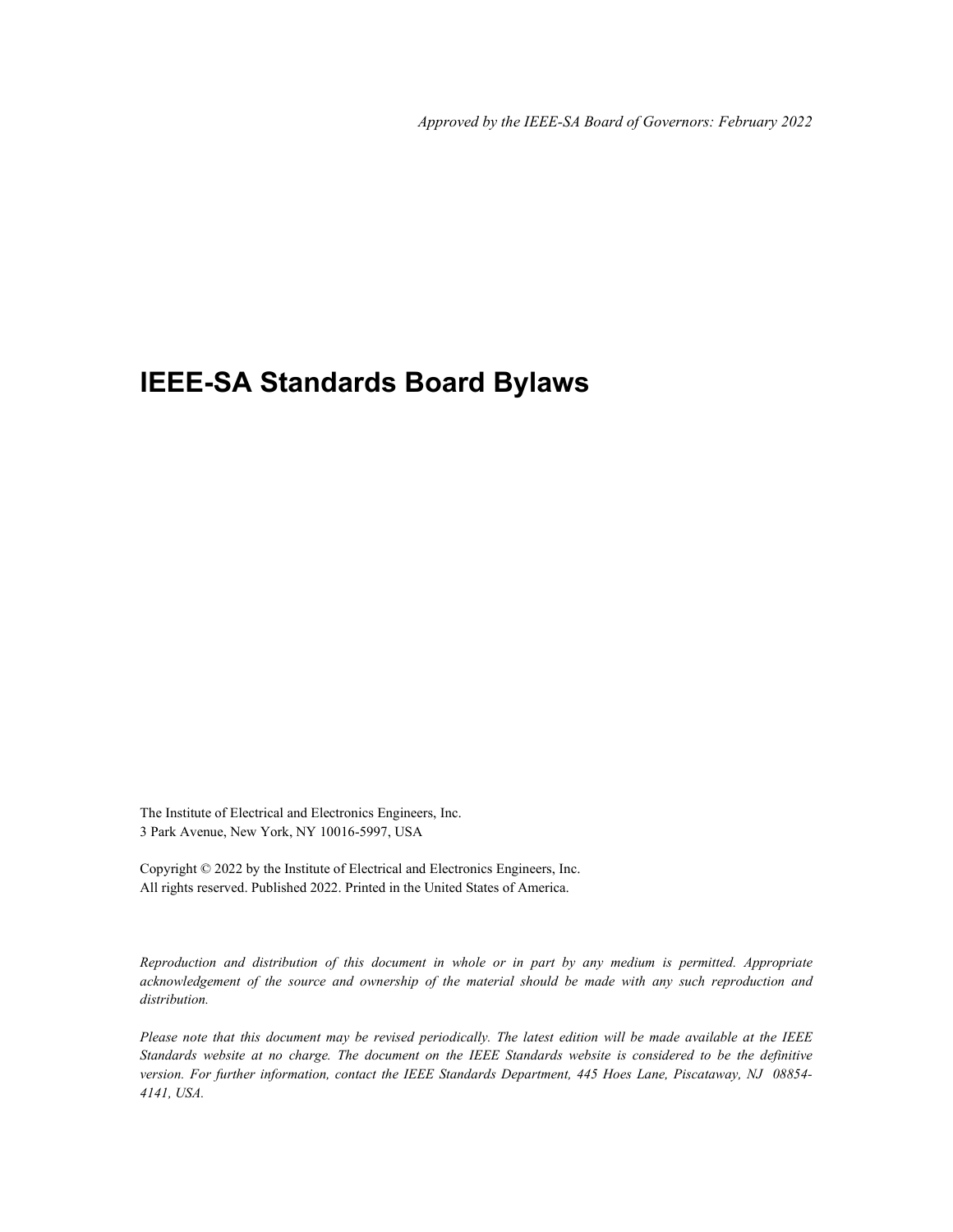# **Contents**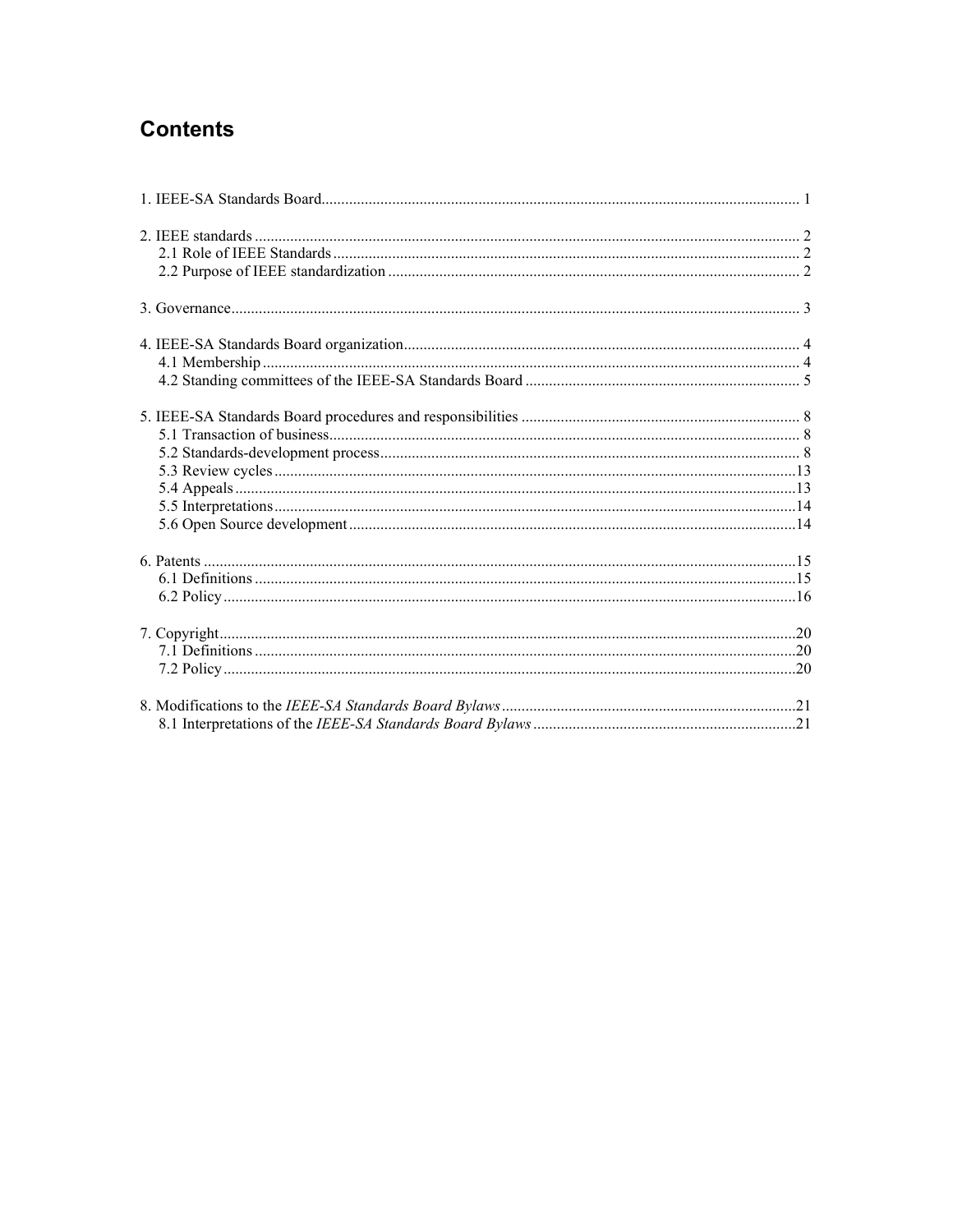# **IEEE-SA Standards Board Bylaws**

## <span id="page-2-0"></span>**1. IEEE-SA Standards Board**

The IEEE-SA Standards Board is established by the IEEE-SA Board of Governors according to clause 5.1 of the *IEEE Standards Association Operations Manual*. The details of its responsibilities beyond that specified in the *IEEE Standards Association Operations Manual* are stipulated by these bylaws, as supplemented by the *IEEE-SA Standards Board Operations Manual*.

The IEEE-SA Standards Board is responsible on an Institute-wide basis for

- a) Encouraging and coordinating the development of IEEE standards
- b) Reviewing all proposed IEEE standards to determine whether the proposed standards conform to the requirements established by the IEEE-SA Standards Board and whether consensus has been achieved for approval of the proposed standards

Matters of standards policy, financial oversight, new directions in standardization, and other standardsrelated activities in fields of interest to the Institute as stated in the *IEEE Constitution* are the responsibility of the IEEE-SA Board of Governors (BOG).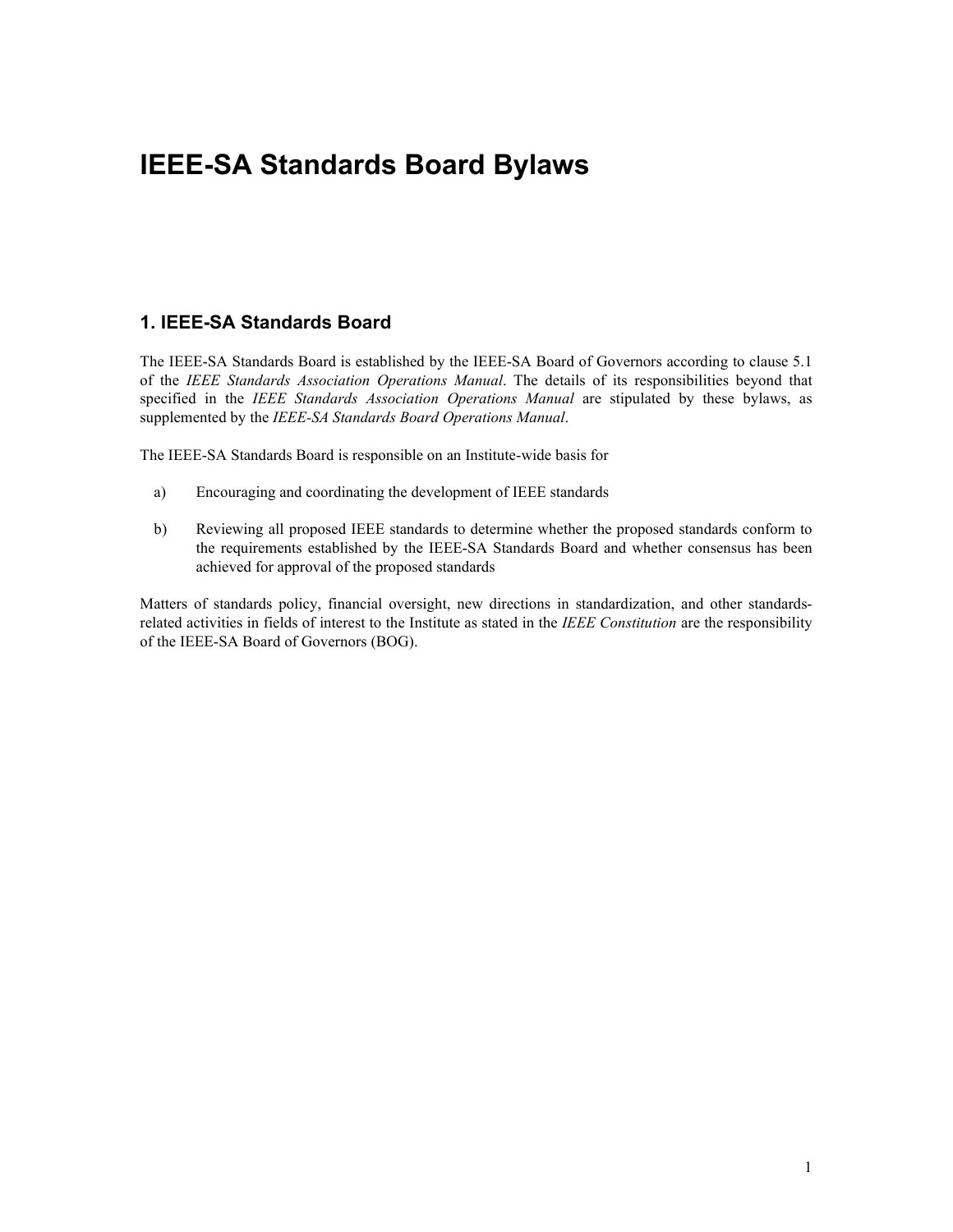# <span id="page-3-1"></span><span id="page-3-0"></span>**2. IEEE standards**

## **2.1 Role of IEEE Standards**

IEEE-SA develops and publishes standards that include but are not limited to definitions and terminology; methods of measurement and test; systems; products; technology; ratings structures; temperature limits and application guides; recommended practices; and safety. Rating and dimensional information included in an IEEE standard result from technical considerations. Rating information developed by other competent organizations may be included provided it is consistent with good engineering practice.

The approval and publication of an IEEE standard implies that the document represents a consensus of the parties who have participated in its development and review. Since every attempt is made to involve all interests in the activity, it can be presumed that the document represents a consensus of interests concerned with the scope of the standard. Consensus is established when, in the judgment of the IEEE-SA Standards Board, substantial agreement has been reached by directly and materially affected interest categories. Substantial agreement means much more than a simple majority, but not necessarily unanimity. Consensus requires that all views and objections be considered, and that a concerted effort be made toward their resolution.

## <span id="page-3-2"></span>**2.2 Purpose of IEEE standardization**

IEEE standards provide a common ground for communication in some specific area of electrotechnology. They also provide criteria for measuring the acceptable performance of equipment or materials pertinent to the field of electrotechnology.

The purpose of the review by the IEEE-SA Standards Board is to ensure that IEEE standards represent a consensus of interests from those that are materially affected by these standards and that proper procedures have been followed during the development of these standards.

An active IEEE standard gives an authoritative reference that is kept up to date through revision at least every ten years by the Standards Committee responsible for its preparation.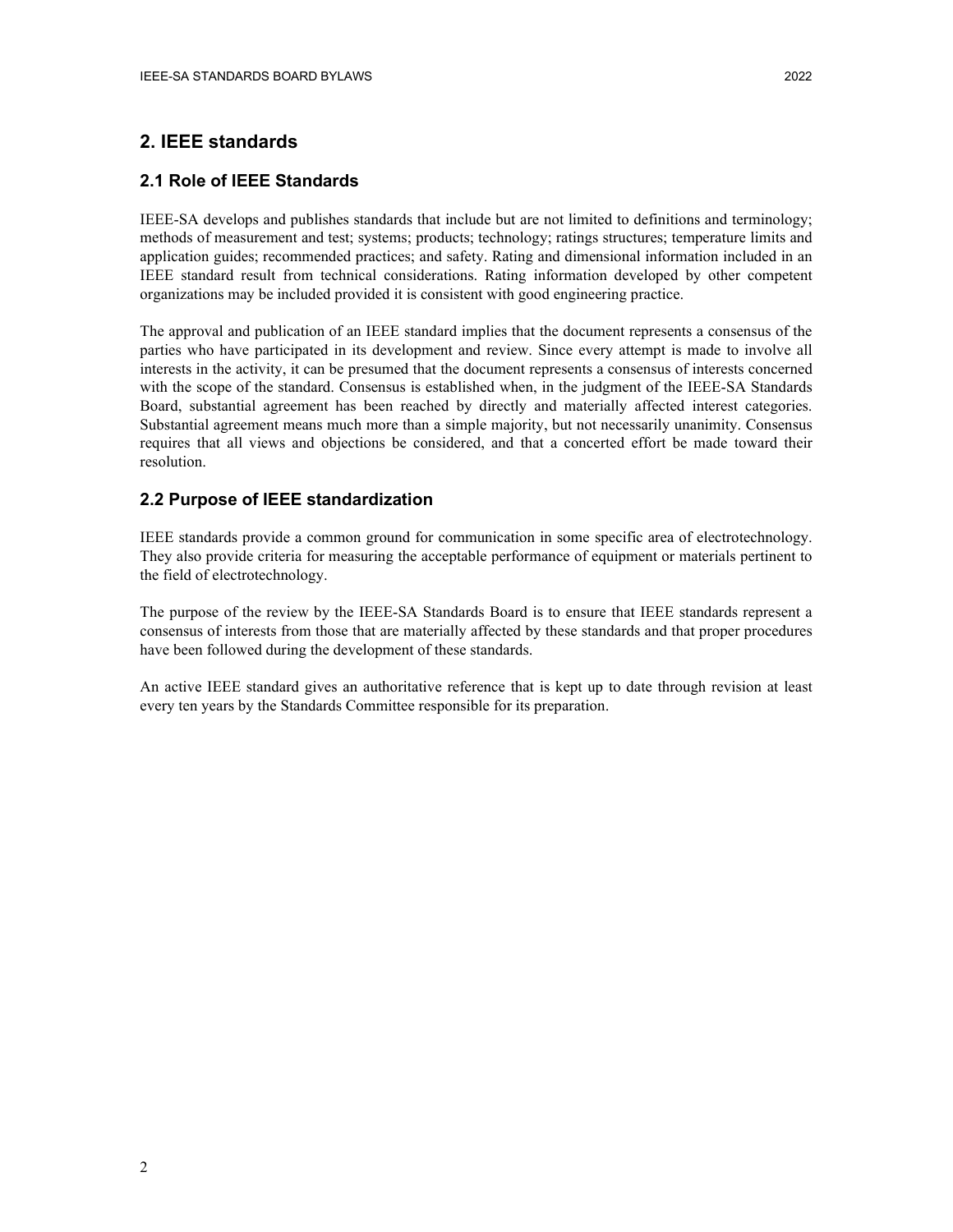## <span id="page-4-0"></span>**3. Governance**

The policies, procedures, rules, and regulations by which the IEEE and IEEE-SA Standards Board activities are governed are embodied in six documents. The *IEEE Certificate of Incorporation* legally establishes the IEEE. The *IEEE Constitution*, which can be approved and amended only by the voting members of the IEEE, contains IEEE's fundamental objectives and organization. Implementation of the constitutional provisions, in specific organizational units and their policies, is contained in the *IEEE Bylaws*, which are approved and amended by the IEEE Board of Directors. The *IEEE Policies* contain more detailed statements of specific policies, objectives, and procedures that may be approved only by the IEEE Board of Directors. The *IEEE Standards Association Operations Manual* provides specific objectives and policies that relate to standards activities in the IEEE. The *IEEE Standards Association Operations Manual* is created and amended by the IEEE-SA BOG. The sixth document, the *IEEE-SA Standards Board Bylaws*, is published herewith. Its purpose is to provide specific policies that relate to the management and creation of approved IEEE standards. The *IEEE-SA Standards Board Bylaws* are created and amended by the IEEE-SA Standards Board, with final approval by the IEEE-SA BOG.

The precedence of these documents should be remembered by all those engaged in IEEE management duties. The *IEEE Bylaws* shall not be in conflict with the New York Not-For-Profit Corporation Law, the *IEEE Certificate of Incorporation*, or the *IEEE Constitution*. The *IEEE Policies* must conform to the provisions of all of these documents. Accordingly, the *IEEE Standards Association Operations Manual* shall conform to and not conflict with the provisions of the IEEE governing documents cited above. The *IEEE-SA Standards Board Bylaws* shall conform to the policies of the *IEEE Standards Association Operations Manual*. Questions of procedure or interpretation shall be addressed to the Managing Director, Standards.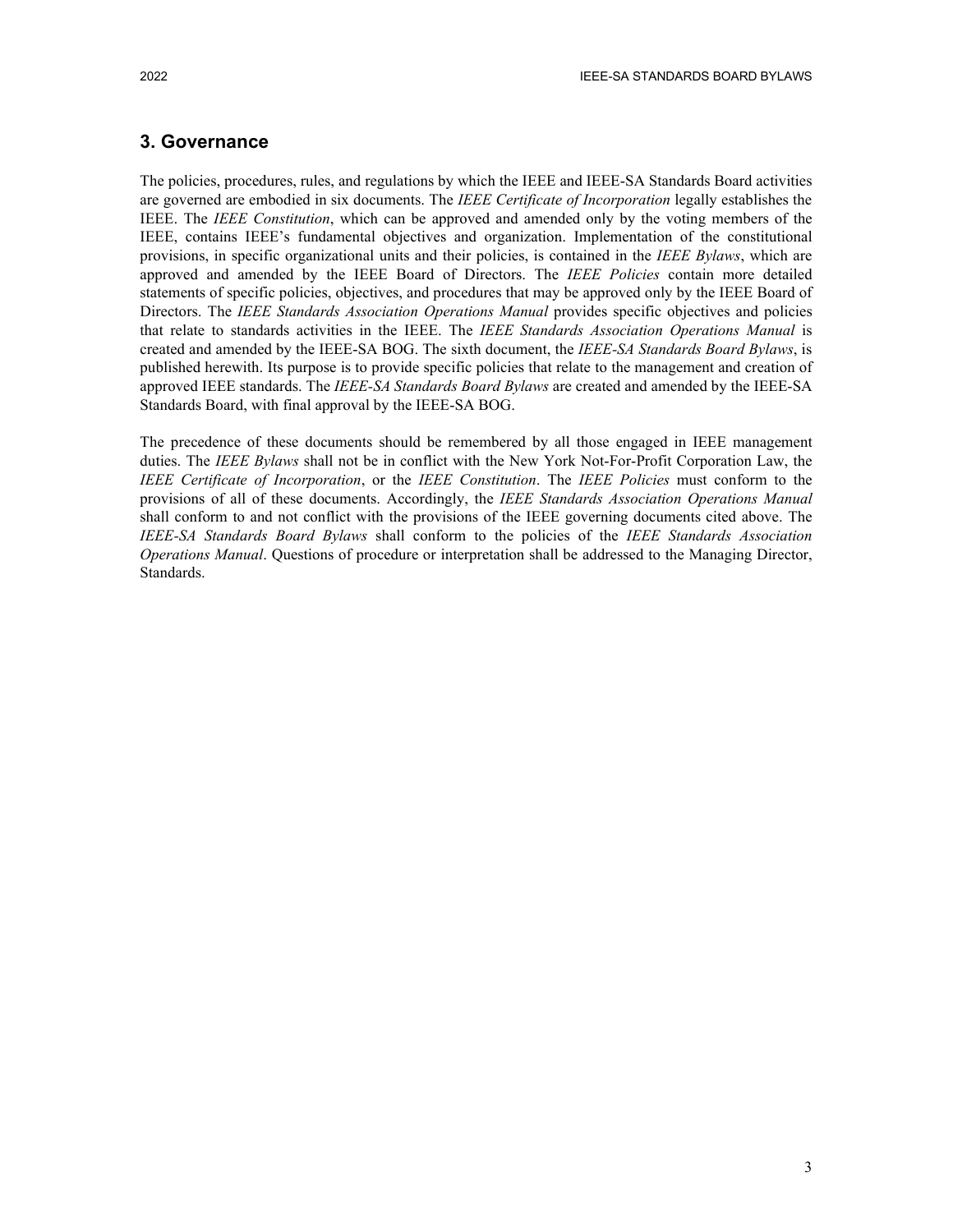# <span id="page-5-1"></span><span id="page-5-0"></span>**4. IEEE-SA Standards Board organization**

## **4.1 Membership**

As stated in the *IEEE Standards Association Operations Manual*, the IEEE-SA Standards Board shall consist of no fewer than 18 nor more than 26 voting members, who shall be of Member or higher grade of the IEEE and members of the IEEE Standards Association, including a chair, vice chair, and the most recent past chair available to serve. Voting members of the IEEE-SA Standards Board shall be appointed by the IEEE-SA BOG. In addition, a representative appointed by the IEEE Technical Activities Board (TAB) shall be a voting member. In addition, the IEEE-SA Standards Board may include nonvoting participants as described below:

- Liaison representatives to provide coordination and communication between the IEEE-SA Standards Board and other IEEE entities, as well as other organizations involved in standards activities.
- Members emeriti appointed for life by the IEEE-SA Standards Board and ratified by the IEEE-SA BOG based on long years of prior distinguished service on the IEEE Standards Board and its committees. Only those members emeriti currently named to this position as of 31 December 1997 shall serve on the IEEE-SA Standards Board.

## **4.1.1 Officers**

- a) *Chair:* The Chair of the IEEE-SA Standards Board shall be appointed for a term of one year by the IEEE-SA BOG.
- b) *Vice Chair:* The Vice Chair of the IEEE-SA Standards Board shall be appointed by the IEEE-SA Standards Board from among the voting members for a term of one year.
- c) *Past Chair:* The most recent Past Chair of the IEEE-SA Standards Board available to serve shall be an officer of the IEEE-SA Standards Board.
- d) *Secretary:* The Managing Director of Standards, a member of the IEEE staff as designated by the IEEE Executive Director, is the Secretary of the IEEE-SA Standards Board. The Secretary shall serve *ex officio* without vote.

#### **4.1.2 Liaison representatives**

The following persons serve as nonvoting (unless already voting members) liaison representatives to the IEEE-SA Standards Board and its standing committees to assist in coordinating standardization work with their respective organizations:

- a) Representatives of IEEE Societies and Councils (and their Technical Committees), appointed by the Presidents or Chairs of these bodies. Standards Committees may also designate liaison representatives where committee standards activity indicates the need for representation.
- b) Liaison representatives designated by other major IEEE Boards.
- c) Such other liaison representatives as the IEEE-SA Standards Board may authorize.

The responsibilities of the liaison representatives are given in the *IEEE-SA Standards Board Operations Manual*.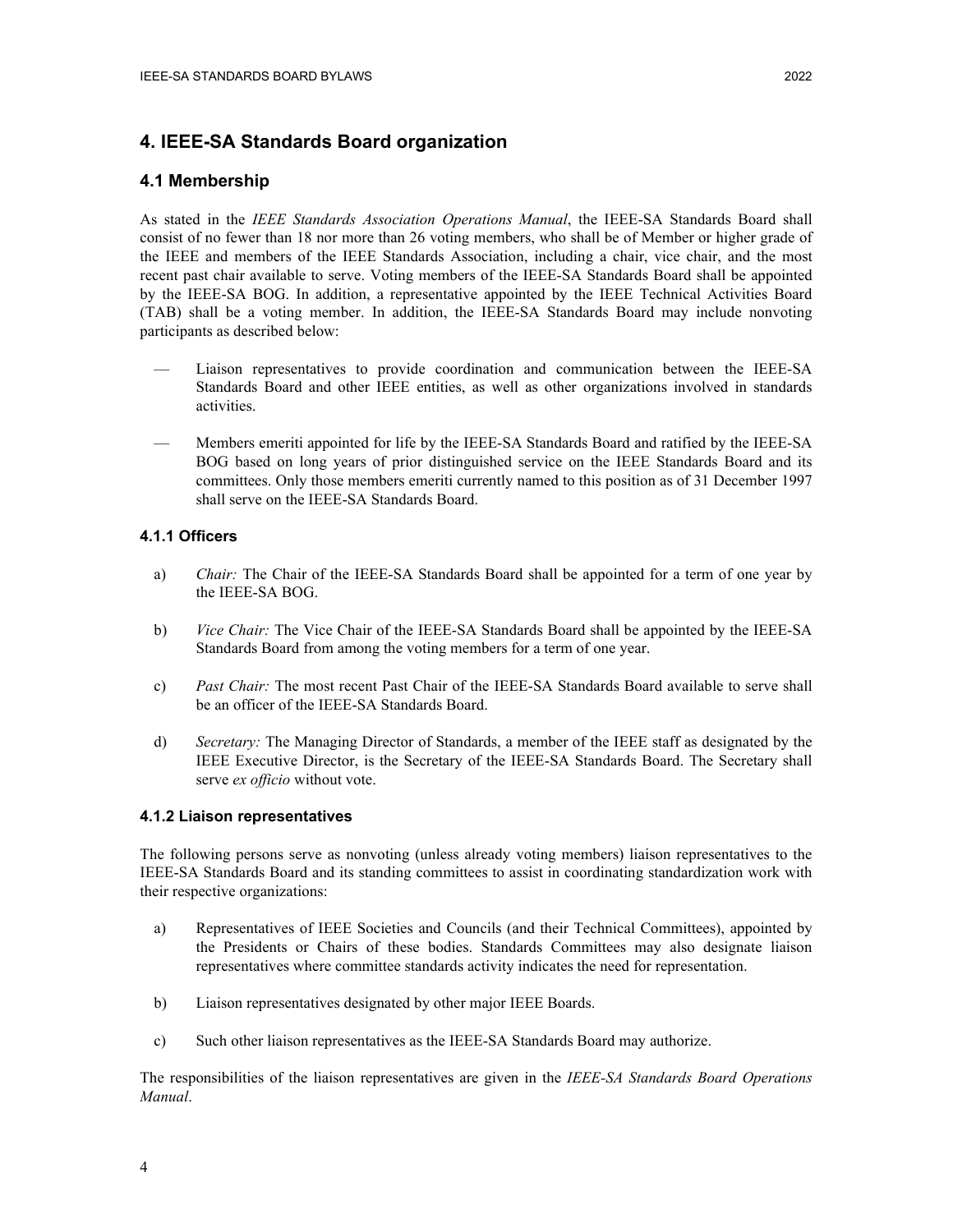### **4.1.3 Tenure**

Members of the IEEE-SA Standards Board may serve up to three consecutive one-year terms, except that chairs of standing committees or members of the Administrative Committee may be appointed to additional terms to provide experience and continuity.

## <span id="page-6-0"></span>**4.2 Standing committees of the IEEE-SA Standards Board**

All members of the standing committees of the IEEE-SA Standards Board shall be members of the IEEE Standards Association, and shall act in accordance with IEEE Standards policies and procedures, *IEEE Policies* including, but not limited to, Section 9.9 on Conflict of Interest, and the IEEE Code of Ethics.

#### **4.2.1 Procedures Committee (ProCom)**

#### **4.2.1.1 Scope**

This committee shall be responsible for recommending to the IEEE-SA Standards Board improvements and changes in its bylaws, procedures, and manuals to promote efficient discharge of responsibilities by the IEEE-SA Standards Board and its committees.

#### **4.2.1.2 Organization**

This committee shall be comprised of at least six members. The chair and other members of the committee shall be members of the IEEE-SA Standards Board and shall be appointed by the Chair of the IEEE-SA Standards Board for a term of one year.

#### **4.2.2 New Standards Committee (NesCom)**

#### **4.2.2.1 Scope**

This committee shall be responsible for ensuring that proposed standards projects are within the scope and purpose of the IEEE, that standards projects are assigned to the proper Society or other organizational body, and that interested parties are appropriately represented in the development of IEEE standards. The committee shall examine Project Authorization Requests (PARs) and make recommendations to the IEEE-SA Standards Board regarding their approval.

#### **4.2.2.2 Organization**

This committee shall be comprised of at least 12 but not more than 18 members, at least six of whom, including the chair and two vice chairs, shall be voting members of the IEEE-SA Standards Board. The NesCom membership shall be broadly distributed across each of the following regional groupings: Regions 1-7 and 9, Region 8, and Region 10 (see *IEEE Bylaws* I-402. Geographic Organization of Members). A minimum of four members should be from each regional grouping. Regional representation is based on a member's residence and not their affiliation location or the country indicated on their passport.

The chair, two vice chairs, and other members of the committee shall be appointed by the Chair of the IEEE-SA Standards Board for a term of one year. The appointed NesCom Chair and two vice chairs shall each be from different regional groupings. In making nominations, the nominations committee shall give consideration to attaining membership from various IEEE Technical Divisions.

IEEE-SA Standards Board members not appointed to NesCom may serve as *ex officio* members without voting privileges.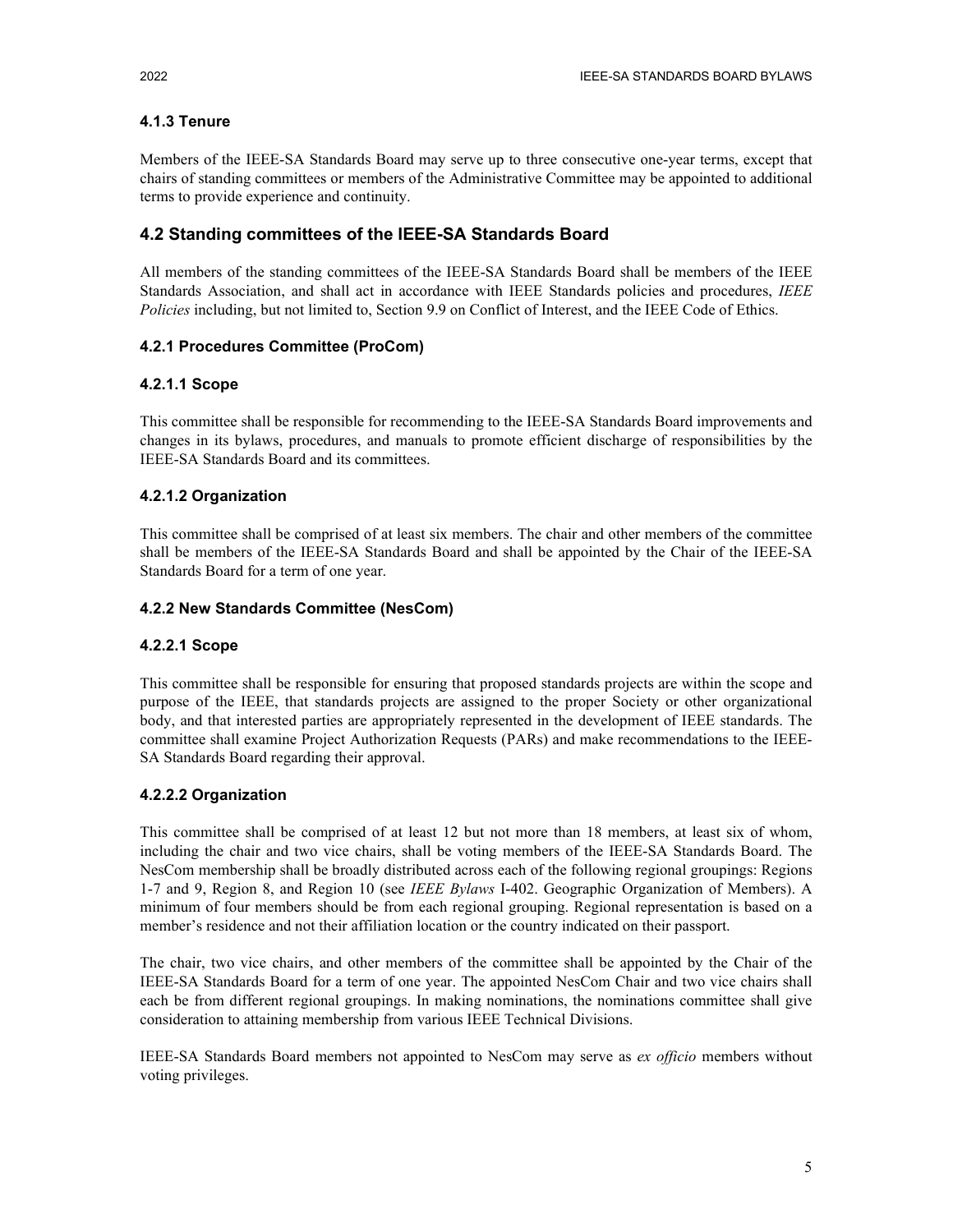#### **4.2.3 Standards Review Committee (RevCom)**

#### **4.2.3.1 Scope**

This committee shall be responsible for reviewing proposals for the approval of new and revised standards and for withdrawal from active status (see *IEEE-SA Standards Board Operations Manual* 9.2) of existing standards to ensure that the proposals represent a consensus of the members of the Standards Association balloting group. The committee shall routinely examine submittals to ensure that all applicable requirements of the *IEEE-SA Standards Board Operations Manual* have been met and make recommendations to the IEEE-SA Standards Board regarding their approval.

#### **4.2.3.2 Organization**

This committee shall be comprised of at least 12 but not more than 15 members, at least three of whom, including the chair, shall be voting members of the IEEE-SA Standards Board. The chair and other members of the committee shall be appointed by the Chair of the IEEE-SA Standards Board for a term of one year. In making nominations, the nominations committee shall give consideration to attaining membership from various IEEE Technical Divisions.

IEEE-SA Standards Board members not appointed to RevCom may serve as *ex officio* members without voting privileges.

#### **4.2.4 Audit Committee (AudCom)**

#### **4.2.4.1 Scope**

This committee shall provide oversight of the procedures used in the standards-development activities of Standards Committees as defined by 5.2.2.

#### **4.2.4.2 Organization**

This committee shall be comprised of at least five members. Five of the committee members, including the chair, shall be current or former members of the IEEE-SA Standards Board. The chair and other members of the committee shall be appointed by the Chair of the IEEE-SA Standards Board for a term of one year.

#### **4.2.5 Patent Committee (PatCom)**

#### **4.2.5.1 Scope**

This committee shall provide oversight for the use of any patents and patent information in IEEE standards. This committee shall review any patent information submitted to the IEEE Standards Department to determine conformity with patent procedures and guidelines.

#### **4.2.5.2 Organization**

This committee shall be comprised of at least four but not more than six voting members. A member of the IEEE Standards staff, as designated by the Managing Director of Standards Activities, shall be an *ex officio*, nonvoting member. The chair and additional voting members of the committee shall be voting members of the IEEE-SA Standards Board or the IEEE-SA Board of Governors and shall be appointed by the Chair of the IEEE-SA Standards Board for a term of one year.

#### **4.2.6 Administrative Committee (AdCom)**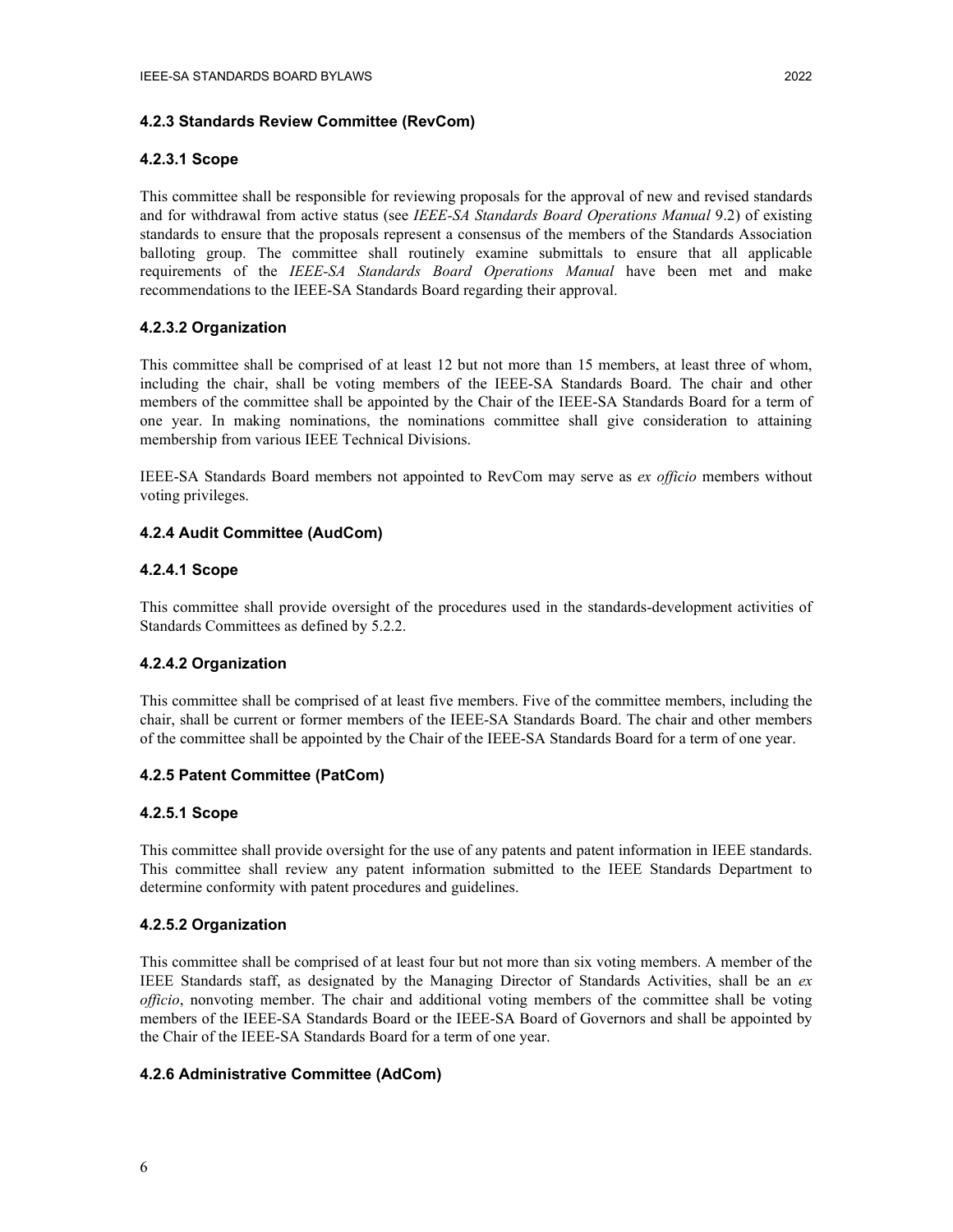The Administrative Committee shall act for the IEEE-SA Standards Board between meetings and make recommendations to the IEEE-SA Standards Board for its disposition at regular meetings. AdCom shall comprise the officers of the IEEE-SA Standards Board and the chairs of each standing committee of the IEEE-SA Standards Board. The Chair of the IEEE-SA Standards Board shall be the chair of AdCom.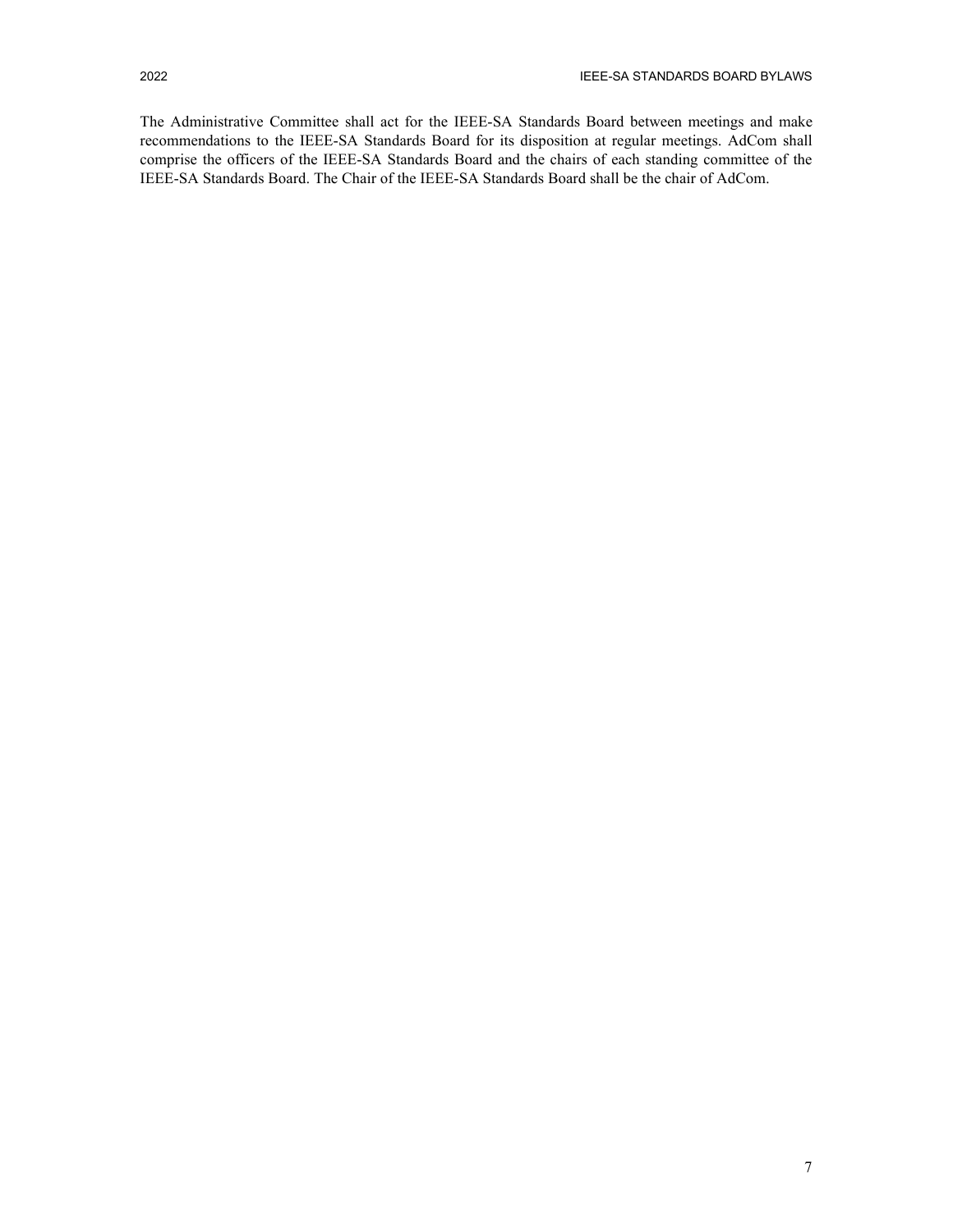# <span id="page-9-1"></span><span id="page-9-0"></span>**5. IEEE-SA Standards Board procedures and responsibilities**

## **5.1 Transaction of business**

Regular meetings of the IEEE-SA Standards Board shall be held quarterly, in accordance with a schedule approved at, or prior to, the last regular meeting of the previous calendar year. Special meetings may be called with at least five days notice for an electronic meeting or 30 days for an in-person meeting, when deemed necessary, by the Chair or at the request of five members.

Unless otherwise provided in the *IEEE Certificate of Incorporation*, the *IEEE Constitution*, the *IEEE Bylaws*, or the New York Not-For-Profit Corporation Law, the vote of a majority of the voting members of the IEEE-SA Standards Board present at the time of the vote, if a quorum is present at such a time, shall be the act of the IEEE-SA Standards Board.

Approval of proposed IEEE standards, or transfer to inactive status of such standards, shall require affirmative votes by at least 75% of the voting members present at the time of the vote, if a quorum is present. Except as otherwise specified in these bylaws, meetings of the IEEE-SA Standards Board shall be run in accordance with the parliamentary procedures of *Robert's Rules of Order* (latest edition)*.*

## <span id="page-9-2"></span>**5.2 Standards-development process**

#### **5.2.1 Participation in IEEE standards development**

A participant is an individual or entity that engages in Standards Committee/Working Group standards development activities, e.g., attending meetings, joining one of the Standards Committee/Working Group email reflectors, or voting in the Working Group, Public Review, or Standards Association balloting process.

Participants in the IEEE standards development individual process shall act based on their qualifications and experience. Entity representative participants in the IEEE standards development entity process are appointed by an entity to represent that entity and act on its behalf. Such representatives may participate in IEEE standards development activities and take action based upon instruction from the entity for which they have been appointed as an entity representative.

While participating in IEEE standards development activities, all participants, including but not limited to, individuals, entity representatives, entity members, entities participating directly in the entity process, and all parties that financially or materially support an individual's participation in the individual process, including such individual's employer and any individual or entity that has or will have, either directly or indirectly, requested, paid for, or otherwise sponsored such individual's participation, shall act in accordance with all applicable laws (nation-based and international), the IEEE Code of Ethics, and with IEEE Standards policies and procedures. Participants in IEEE standards development who are authenticated into any IEEE-SA database shall acknowledge the Obligations for Participation and Code of Ethics.

Participants on standards committees or working groups with governance authority or the authority to enter into a financial transaction with another party shall also act in accordance with *IEEE Policies* Section 9.9 on Conflict of Interest.

All officers of IEEE standards working groups shall indicate acceptance of their roles in an IEEE-SA database.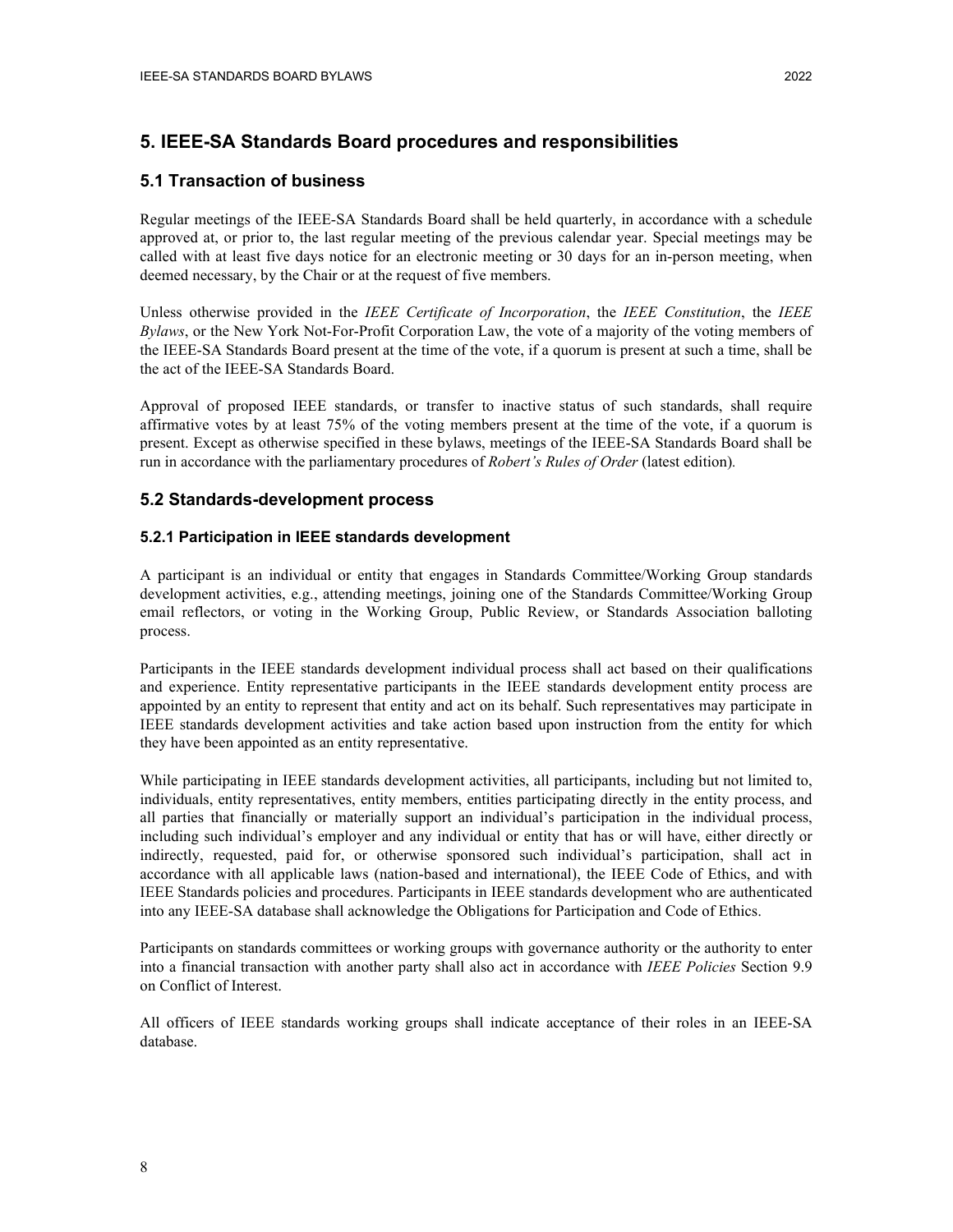Standards Committee Chairs, Vice Chairs, Secretaries, Treasurers, and liaison representatives shall be members of IEEE-SA and shall also be either IEEE members of any grade, except Student grade, or IEEE affiliates.

The IEEE-SA shall maintain the authoritative database of participants in the development of standards. Such database shall be maintained by the Secretary of the IEEE-SA Standards Board.

#### **5.2.1.1 Membership requirements for standards developed under the individual method**

Officers of IEEE standards working groups developing standards under the individual method shall be members of IEEE-SA and shall also be either IEEE members of any grade, except Student grade, or IEEE affiliates. Designees (those designated to manage the Standards Association ballot) in the IEEE Standards Association individual ballot process shall be members of IEEE-SA and shall also be either IEEE members of any grade, except Student grade, or IEEE affiliates.

#### **5.2.1.2 Membership requirements for standards developed under the entity method**

Officers of IEEE standards working groups developing standards under the entity method shall be representatives of Entity Members of IEEE-SA. Designees (those designated to manage the Standards Association ballot) in the IEEE Standards Association entity ballot process shall be representatives of Entity Members.

Every entity participating in an IEEE-SA entity standards working group is required to be an Entity Member of IEEE-SA to become a working group member or hold voting privileges. Entity nonmembers may observe IEEE-SA entity standards working group meetings, obtain read-only access to IEEE repositories of IEEE-SA entity standards working group email communications and documentation, and may speak at IEEE-SA entity standards working group meetings at the discretion of the working group chair.

An entity can represent either itself or another entity's interest in an entity working group. In order to be a voting member in a particular entity working group, each entity's representative shall declare that the interests of that entity are not knowingly represented by another member of the working group and that the entity is not knowingly funding directly or indirectly the participation of another person in that working group for the purposes of influencing the outcome of the vote.

Each entity project shall have at least three voting members in good standing to maintain its validity. Each entity project is required to host its working group email reflector(s) through the IEEE, with designated IEEE staff serving as administrators. Each Standards Committee responsible for the entity project is permitted to send a designated Standards Committee Representative (SCR) to meetings of that entity-based working group in a non-voting role.

The following qualify as entities for standards-development purposes:

*Corporation:* A for-profit or not-for-profit entity that is not under the control, as defined in 5.2.1.2.1, of another entity and that is organized under articles of incorporation or similar legal structures. Limited Liability Companies are considered to be Corporations.

*Partnership:* An unincorporated association of two or more individuals who are co-owners of a business.

*Sole proprietorship:* An unincorporated business owned by a single individual.

*Government agency*: An entity that is part of an executive, legislative, or judicial branch of a government and that has sufficient discretion in the management of its own affairs to distinguish it as separate from the administrative structure of any other governmental entity.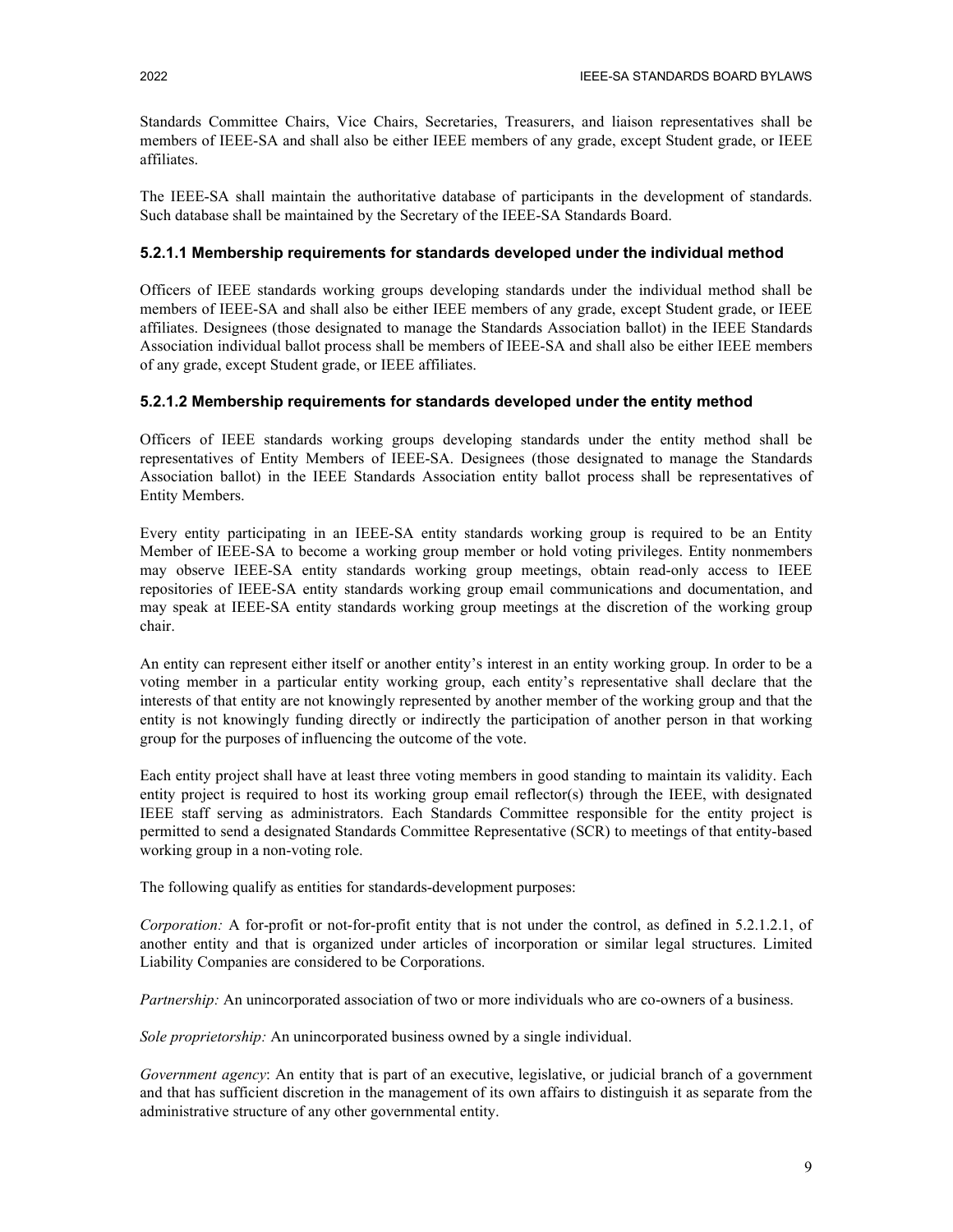*Academic institution*: An educational entity that, in addition to having a controlling body such as a Board of Regents or a Board of Governors, has sufficient discretion in the management of its own affairs to distinguish it as separate from the administrative structure of any other educational entity.

IEEE-SA entity standards working groups may employ up to two individuals in non-voting positions for the purposes of technical editing and other administrative functions that shall not involve technical contributions. Such individuals will be allowed to participate in working group activities as deemed appropriate and need not represent Entity Members of IEEE-SA.

IEEE-SA entity standards working groups may vote to allow individuals to offer specific technical expertise in non-voting positions at up to three entity standards working group meetings during the standards development process for a particular project. Such individuals need not represent Entity Members of IEEE-SA.

When entity standards working group meetings are co-located with IEEE individual standards working group meetings, the participants in the individual standards working group may observe such co-located entity working group meetings at up to two meetings per calendar year without having to fulfill any specific membership requirements.

#### **5.2.1.2.1 Control**

For the purposes of IEEE entity standards development, the term "control" (and its linguistic derivatives, e.g., "controlling," "controlled") means:

- With respect to for-profit entities: the legal, beneficial, or equitable ownership, directly or indirectly, of more than fifty percent of the capital stock (or other ownership interest, if the entity does not own capital stock) of the entity; or the power to elect or appoint more than fifty percent of the governing body (e.g., the Board of Directors) of the entity.
- With respect to not-for-profit entities: the power to elect or appoint more than fifty percent of the governing body (e.g., the Board of Directors) of the entity.

#### **5.2.1.3 Dominance**

The standards development process shall not be dominated by any single interest category, individual(s), or organization(s).

Dominance is normally defined as the exercise of authority, leadership, or influence by reason of superior leverage, strength, or representation to the exclusion of fair and equitable consideration of other viewpoints. Dominance can also be defined as the exercise of authority, leadership, or influence by reason of sufficient leverage, strength, or representation to hinder the progress of any IEEE-SA activities, including but not limited to standards development activities. Such dominance is contrary to open and fair participation by all interested parties and is unacceptable.

Standards Committees shall monitor standards developing committees and duly authorized IEEE-SA activities for signs of dominance. If dominance is suspected by the Standards Committee, the Standards Committee shall immediately notify the Secretary of the IEEE-SA Standards Board. The default corrective action in the individual process is that the votes of individuals affiliated with the dominating party or parties are combined into a single vote for any given action. The default corrective action in the entity process is that the votes of the dominating entities are combined into a single vote for any given action. The Standards Committee may recommend additional corrective action(s), which may include corrective action(s) listed in the Standards Committee's official P&P.

The IEEE-SA Standards Board shall determine whether dominance exists or may exist such that corrective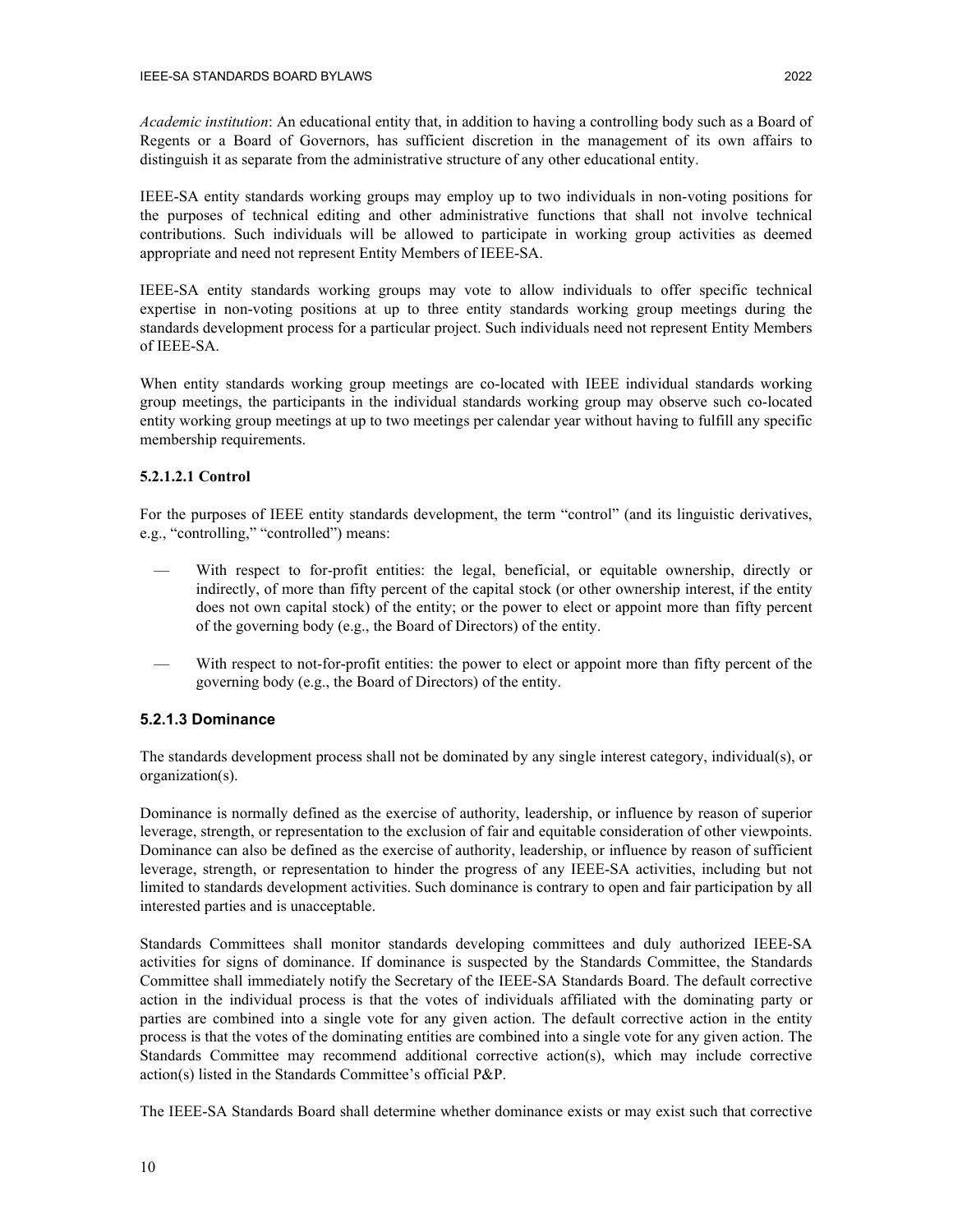action is needed and, if so, shall specify any approved corrective action(s). The Standards Committee shall only implement the specific corrective action(s) that have been approved by the IEEE-SA Standards Board.

The IEEE-SA Standards Board shall continually monitor the efficacy of corrective action(s) taken and may impose further corrective action(s) if previous corrective action(s) prove to be insufficient. The IEEE-SA Standards Board may, at its discretion, instruct the Standards Committee to cease specific corrective action(s) or to implement other corrective action(s).

### **5.2.1.4 Openness**

Openness is defined as the quality of being not restricted to a particular type or category of participants. All meetings involving standards development shall be open to all interested parties.

## **5.2.1.5 Disclosure of affiliation**

Every participant in a working group, Standards Association ballot, or other standards development activity shall disclose his or her affiliation(s), which includes employer(s) and any other affiliation(s). An individual is deemed "affiliated" with any individual or entity that has been, or will be, financially or materially supporting that individual's participation in a particular IEEE standards activity. This includes, but is not limited to, his or her employer(s) and any individual or entity that has or will have, either directly or indirectly, requested, paid for, or otherwise sponsored his or her participation. Failure to disclose every such affiliation(s) may result in complete or partial loss of rights to participate in IEEE-SA activities. An individual is not excused from compliance with this policy by reason of any claim of a conflicting obligation (whether contractual or otherwise) that prohibits disclosure of affiliation(s).

A person who believes that a participant's disclosure is materially incomplete or incorrect should report that fact to the appropriate Standards Committee(s).

#### **5.2.1.6 Official statements**

A statement, written or oral, that is not processed in accordance with subclause 5.1.3 of the *IEEE-SA Standards Board Operations Manual* shall not be considered the official position of the IEEE Standards Association or any of its committees and shall not be considered to be, nor be relied upon as, a formal position of IEEE. At lectures, symposia, seminars, or educational courses, an individual presenting information on IEEE standards shall make it clear that his or her views should be considered the personal views of that individual rather than the formal position of IEEE.

#### **5.2.2 Standards Committee**

A Standards Committee shall be made up of any of the categories of membership described in IEEE Bylaw I-403. This Standards Committee shall have a professed interest in the development of standards (either by direct participation or by the process of review) in technological areas that fall under the general scope of interest to the IEEE.

All IEEE standards development shall be based on projects that have been approved by the IEEE-SA Standards Board, and each project shall be the responsibility of a Standards Committee. Standards Committees are responsible for the development and coordination of the standards project and the maintenance of the standard after approval of the standard by the IEEE-SA Standards Board.

The Standards Committee shall be one of the following:

- a) A Technical Committee within an IEEE Society/Council
- b) A Standards Committee or Standards Coordinating Committee of an IEEE Society/Council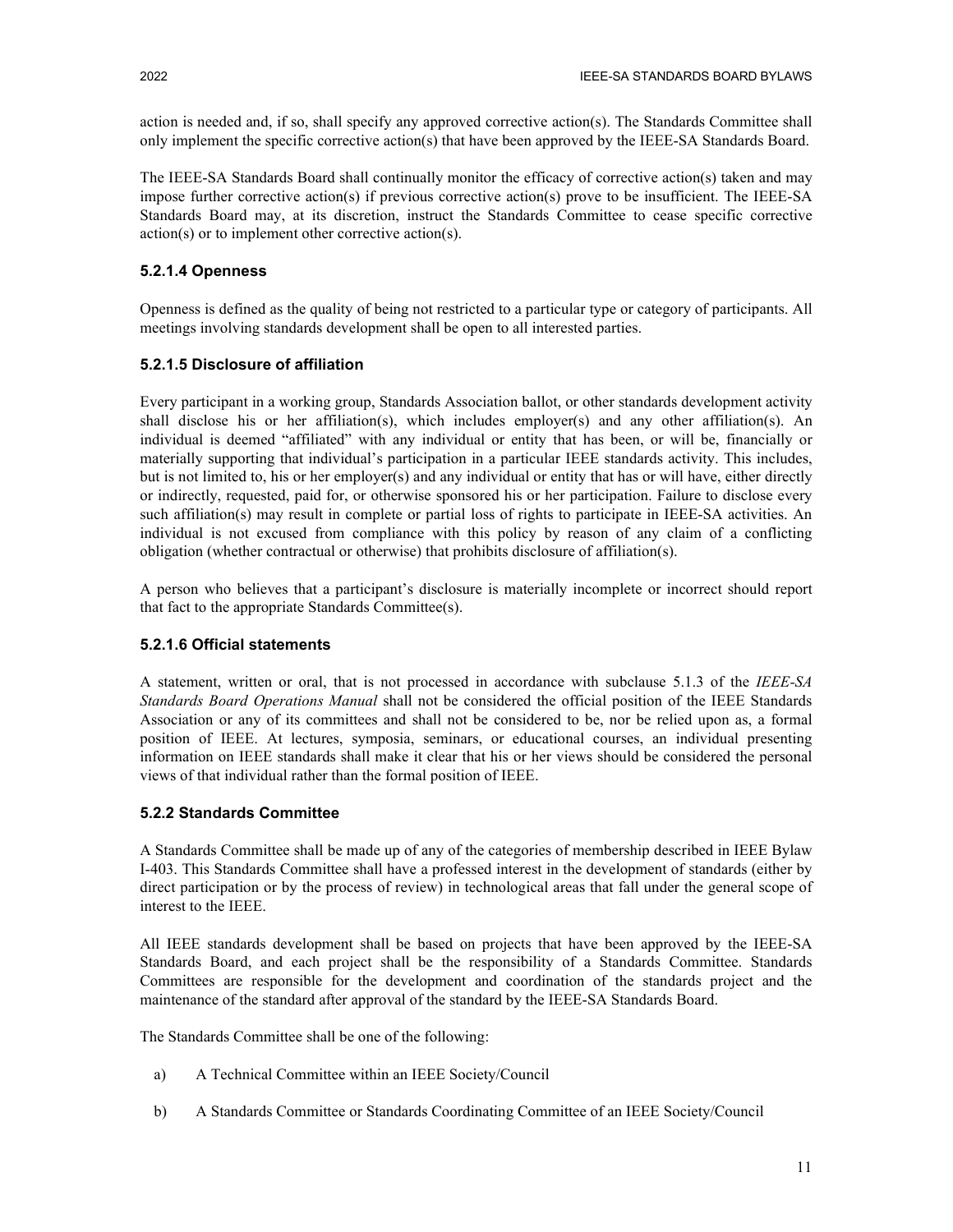- c) A Standards Coordinating Committee previously established by the IEEE-SA Standards Board that is explicitly approved by the IEEE-SA Standards Board to become a Standards Committee reporting to a different body
- d) A Standards Subcommittee organized by or reporting to one of the above
- e) Other organizations as recommended by the IEEE-SA Standards Board and approved by the IEEE-SA BOG

The IEEE-SA Standards Board is not a Standards Committee, but provides oversight and guidance to assist Standards Committees when necessary.

#### **5.2.2.1 Creation of Standards Committees**

Standards Committees formed under rule d) in 5.2.2 shall be officially recognized by the IEEE-SA Standards Board only after a 75% approval by the creating committee. Once formed, Standards Committees automatically assume duties according to 5.1 of the *IEEE-SA Standards Board Operations Manual*.

#### **5.2.2.2 Standards Committee responsibility/accountability**

The Standards Committee accepts responsibility for oversight of any of its assigned standards, including overseeing coordination and balloting.

When the breadth of interest in a standard is great enough so that more than one technical committee wishes to have a role in its development and oversight, a joint committee of the two or more interested committees may be formed. That joint committee, whose membership shall be determined by mutual agreement, shall assume all of the duties of a Standards Committee (see 5.1.2 of the *IEEE-SA Standards Board Operations Manual*).

Changes in responsibility for projects shall be approved by the IEEE-SA Standards Board.

#### **5.2.2.3 Standards Association balloting group**

Potential dominance in Standards Association ballots as evidenced by an unduly high proportion of individuals employed by or affiliated with a single entity or from a particular balloting classification is unacceptable, counter to open and fair participation by all interested parties, and deprecated by the IEEE-SA Standards Board. All individuals joining a Standards Association ballot group shall declare their employer and affiliation (see subclause 5.1.2.3 of the *IEEE-SA Standards Board Operations Manual*). The Standards Committee shall review the Standards Association ballot group for balance and possible dominance. If it is suspected that the Standards Association ballot group may be dominated (see 5.2.1.3), the Standards Committee shall immediately notify the Secretary of the IEEE-SA Standards Board and should recommend corrective action(s). The IEEE-SA Standards Board shall determine whether dominance exists or may exist such that corrective action is needed and, if so, shall specify any approved corrective action(s). The Standards Committee shall only implement the specific corrective action(s) that have been approved by the IEEE-SA Standards Board to ensure a fair and open ballot.

The Standards Association balloting group shall consist of persons who are members of the IEEE-SA. Membership status shall be determined at the time a person completes the process of joining the balloting group. [Note: A Standards Association balloting group may also include non-IEEE-SA members that pay the appropriate per-ballot fee (see subclause 5.4.1 of the *IEEE-SA Standards Board Operations Manual*)]. A person is an individual or an entity representative. An entity can be any for-profit or not-for-profit enterprise, as defined in IEEE Bylaw I-403.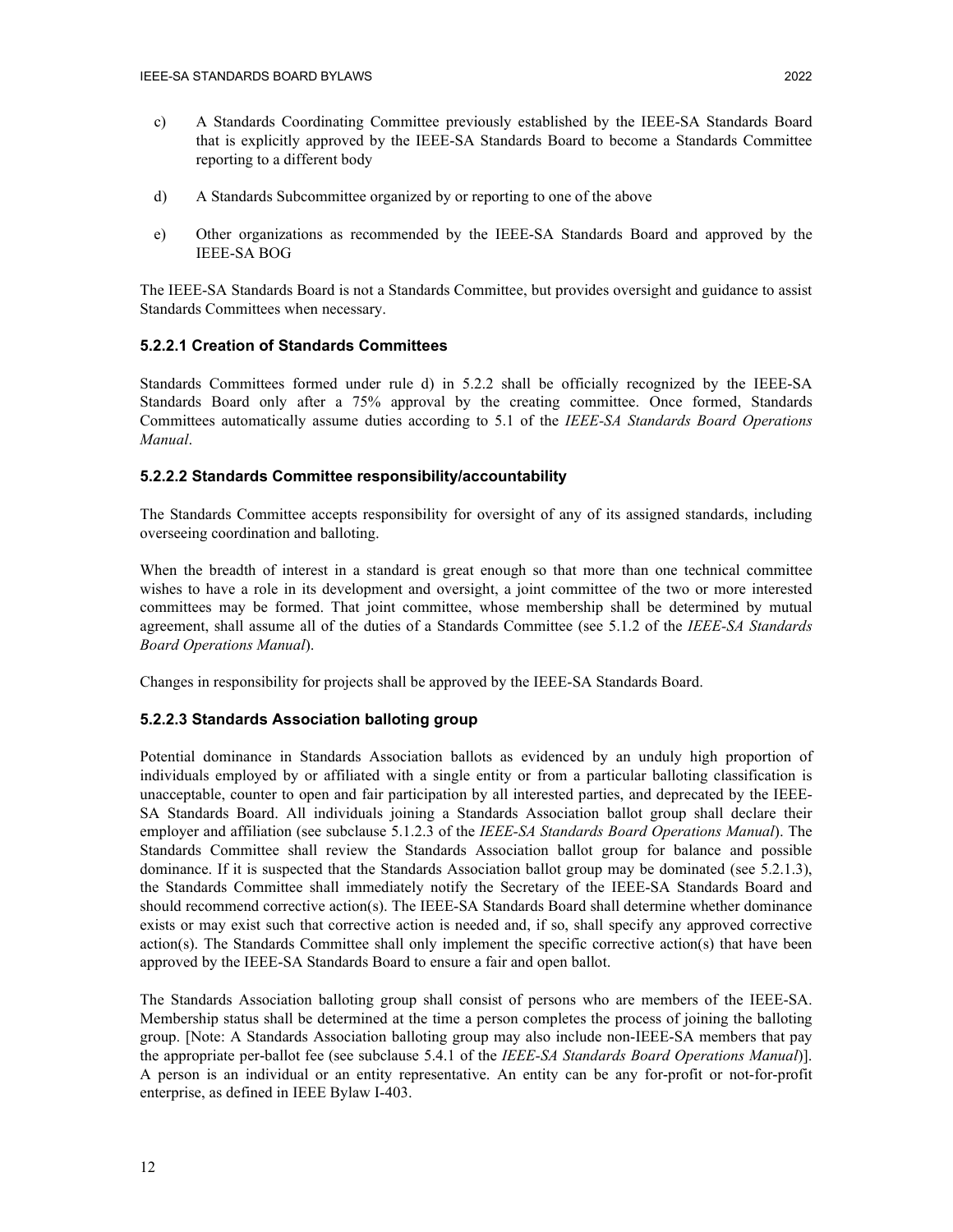A single type of Standards Association balloting group for a standard shall be established at the time of PAR approval and officially approved prior to the formation of a Standards Association balloting group. A statement of the type of balloting membership to be used shall be included in all versions of the draft standard and the final approved standard.

#### **5.2.3 Project authorization**

In order to avoid duplication, provide for effective management of overall efforts, and expedite approval of final documents, all requests for an initiation of a standards project, in the form of a PAR, shall be approved by the IEEE-SA Standards Board. The IEEE-SA Standards Board has assigned to NesCom the preliminary review of PARs and the responsibility for recommending final approval to the Board.

Standards Committees are required to submit a PAR at the earliest opportunity when a standards project is contemplated or work is started. The Secretary of the IEEE-SA Standards Board shall submit PARs to NesCom for approval in accordance with its procedures. Unless specifically authorized by the IEEE-SA Standards Board, no proposed standard or revision shall be considered by RevCom without prior approval of the project by the IEEE-SA Standards Board. The lifetime of a PAR shall be four years.

#### **5.2.4 Final review and approval to publish**

All IEEE standards shall be approved by the IEEE-SA Standards Board prior to publication. The IEEE-SA Standards Board has assigned to RevCom the review of standards submittals and the responsibility for recommending final approval to the IEEE-SA Standards Board. Approval by the IEEE-SA Standards Board indicates that the requirements of the *IEEE-SA Standards Board Operations Manual* and these bylaws have been satisfied and, specifically, that the final results of the Standards Association ballot and statements submitted by other coordinating bodies who participated in the development of the standard indicate that consensus has been achieved and unresolved negative ballots have been considered together with reasons why the comments could not be resolved.

#### **5.2.5 Notification of action on standards**

Following each meeting of the IEEE-SA Standards Board, the IEEE Standards Department shall issue a statement, available to all interested parties, which shall detail the actions taken at the last meeting of the IEEE-SA Standards Board on approval of, or transfer to inactive status of, standards documents; and authorization of new standards projects. This may be in the form of the minutes of the IEEE-SA Standards Board meeting.

#### <span id="page-14-0"></span>**5.3 Review cycles**

All IEEE standards should be reviewed as often as new information is available. Every year, the Secretary of the IEEE-SA Standards Board shall notify the standards liaison representative of each Standards Committee of all active standards assigned to the Standards Committee, the dates that such standards are scheduled to expire, and a reminder to consider such standards for revision.

#### <span id="page-14-1"></span>**5.4 Appeals**

Persons who have directly and materially affected interests and who have been, or could reasonably be expected to be, adversely affected by a standard within the IEEE's jurisdiction, or by the lack of action in any part of the IEEE standardization process, shall have the right to appeal procedural actions or inactions, provided that the appellant shall have first exhausted the appeals procedures of any relevant subordinate committee or body before filing the procedural appeal with the IEEE-SA Standards Board.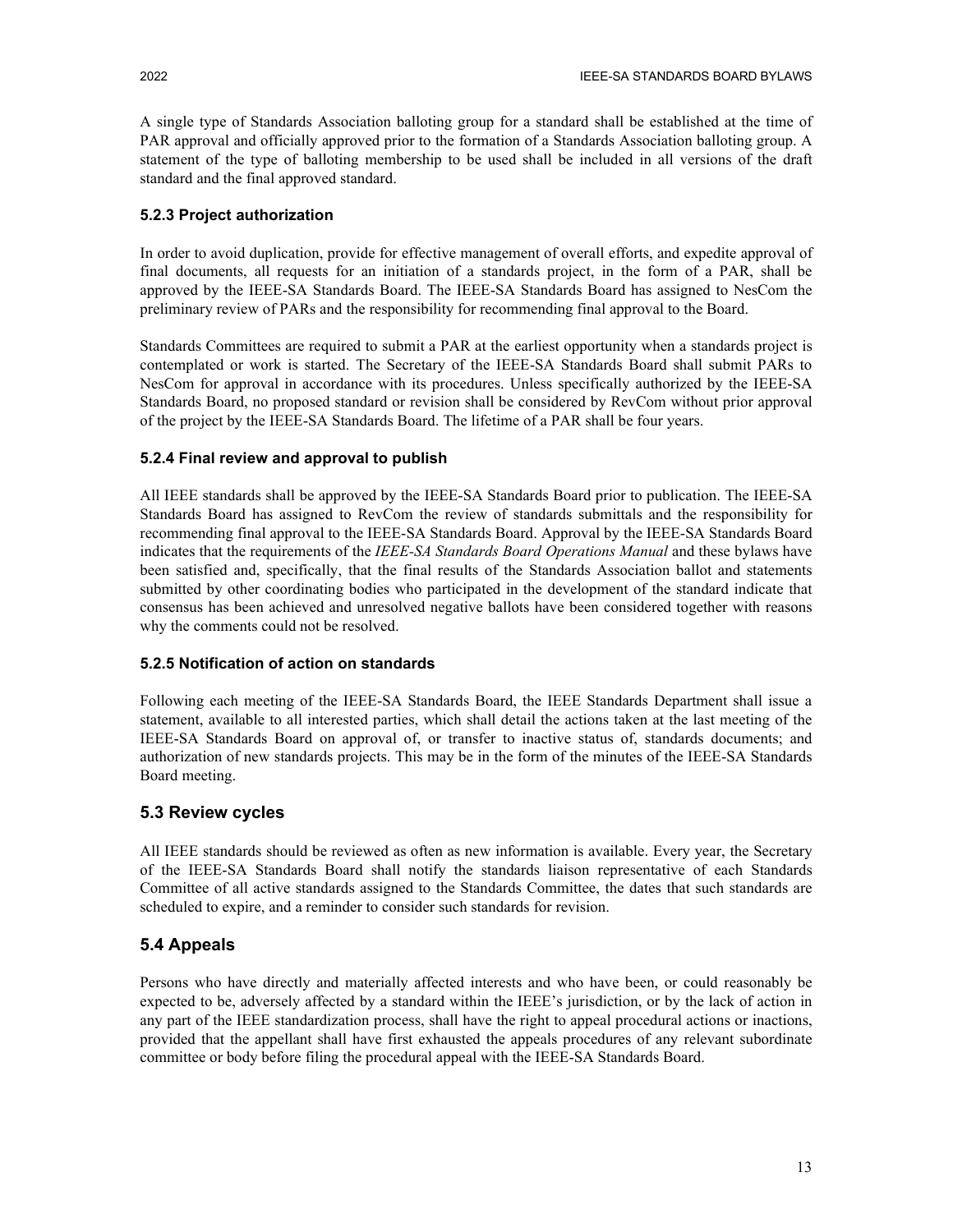The IEEE Standards Association shall not provide an appeals process to resolve a disagreement about a technical decision. All technical decisions shall be made at or below the Standards Committee level. Any person dissatisfied with a technical decision shall follow the procedures of the body that has made the decision and that body's Standards Committee to provide input on the technical decision, including, but not limited to, making a technical comment during the applicable comment submission and/or balloting period.

The IEEE-SA Standards Board shall not consider any claim that (i) is based solely on ethical considerations; (ii) does not seek to amend or reverse a decision of a lower body relating to the development or approval of a standard; or (iii) does not recommend remedial action or recommends remedial action not allowed by current IEEE-SA policies and procedures.

The appellant shall be advised to bring ethical claims to the attention of the IEEE Ethics and Member Conduct Committee or the IEEE-SA Standards Conduct Committee, as appropriate.

Further instructions concerning appeals procedure can be found in subclause 5.8 of the *IEEE-SA Standards Board Operations Manual*.

## <span id="page-15-0"></span>**5.5 Interpretations**

<span id="page-15-1"></span>The IEEE does not offer interpretations of its standards.

## **5.6 Open Source development**

IEEE standards development activities shall comply with all IEEE and IEEE-SA requirements for development of IEEE Open Source, including acceptance of the Terms of Use for the IEEE Open Source Platform. Any IEEE Standards project that intends to develop Open Source for incorporation in a standard (including normatively or informatively) shall indicate this intent using the IEEE Open Source Platform. Approval for use of the IEEE Open Source Platform by the IEEE Standards Committee or Working Group to develop Open Source shall be requested from the responsible committee of the IEEE-SA Board of Governors.

All Contributions to IEEE Open Source developed by a Standards Committee or Working Group shall be accompanied by an approved IEEE Contributor License Agreement (CLA) appropriate for the open source license under which the Open Source will be made available. CLAs, once accepted, are irrevocable.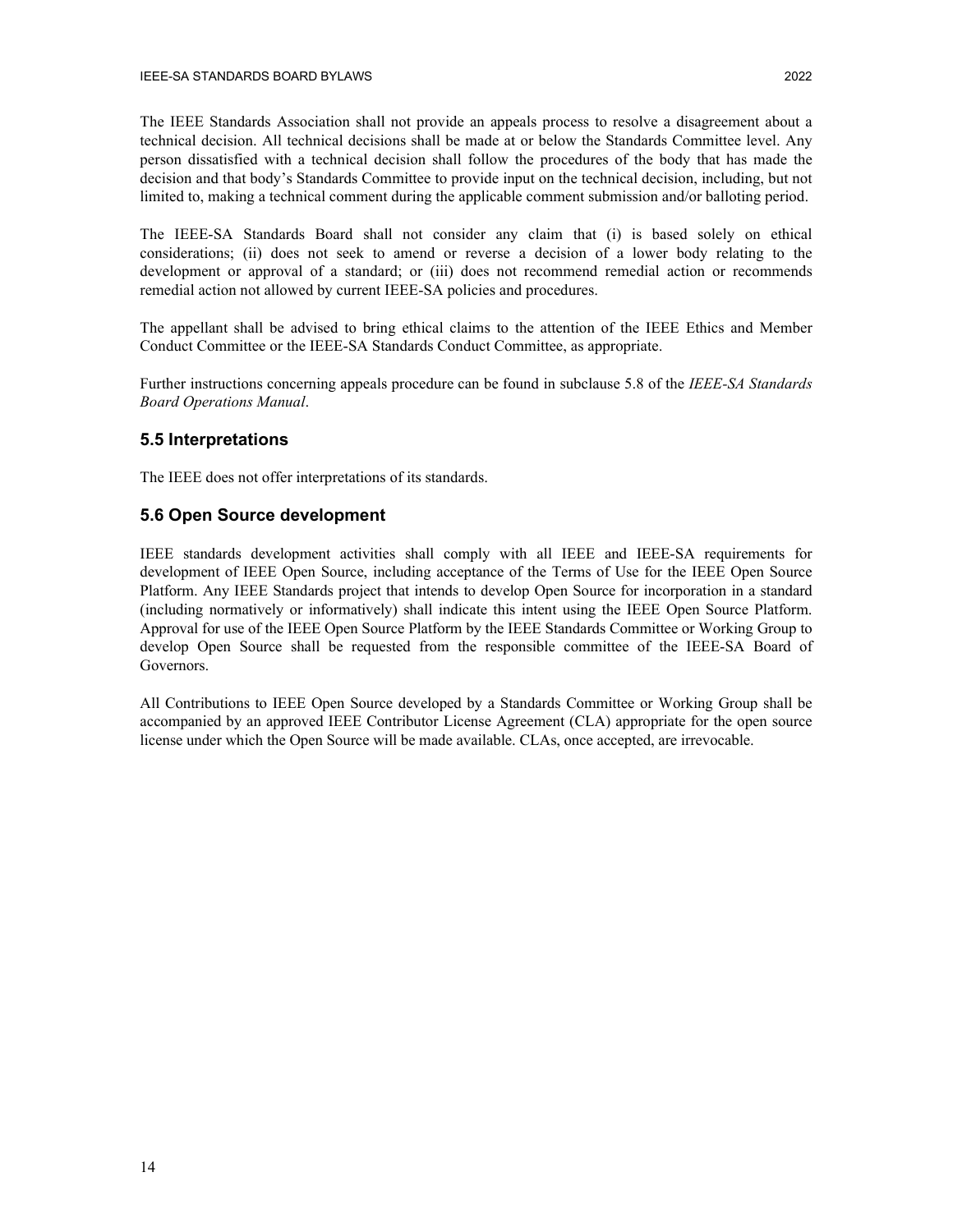# <span id="page-16-1"></span><span id="page-16-0"></span>**6. Patents**

## **6.1 Definitions**

The following terms, when capitalized, have the following meanings:

*"Accepted Letter of Assurance"* and *"Accepted LOA"* shall mean a Letter of Assurance that the IEEE-SA has determined is complete in all material respects and has been posted to the IEEE-SA web site.

"*Affiliate*" shall mean an entity that directly or indirectly, through one or more intermediaries, controls the Submitter or Applicant, is controlled by the Submitter or Applicant, or is under common control with the Submitter or Applicant. For the purposes of this definition, the term "control" and its derivatives, with respect to for-profit entities, means the legal, beneficial or equitable ownership, directly or indirectly, of more than fifty percent (50%) of the capital stock (or other ownership interest, if not a corporation) of an entity ordinarily having voting rights. "Control" and its derivatives, with respect to nonprofit entities, means the power to elect or appoint more than fifty percent (50%) of the Board of Directors of an entity.

*"Applicant"* shall mean any prospective licensee for Essential Patent Claims. *"Applicant"* shall include all of its Affiliates.

*"Blanket Letter of Assurance*" shall mean a Letter of Assurance that applies to all Essential Patent Claims for which a Submitter may currently or in the future (except as otherwise provided for in these Bylaws and in the *IEEE-SA Standards Board Operations Manual)* have the ability to license.

*"Compliant Implementation"* shall mean any product (e.g., component, sub-assembly, or end-product) or service that conforms to any mandatory or optional portion of a normative clause of an IEEE Standard.

*"Enabling Technology"* shall mean any technology that may be necessary to make or use any product or portion thereof that complies with the IEEE Standard but is neither explicitly required by nor expressly set forth in the IEEE Standard (e.g., semiconductor manufacturing technology, compiler technology, objectoriented technology, basic operating system technology, and the like).

"*Essential Patent Claim*" shall mean any Patent Claim the practice of which was necessary to implement either a mandatory or optional portion of a normative clause of the IEEE Standard when, at the time of the IEEE Standard's approval, there was no commercially and technically feasible non-infringing alternative implementation method for such mandatory or optional portion of the normative clause. An Essential Patent Claim does not include any Patent Claim that was essential only for Enabling Technology or any claim other than that set forth above even if contained in the same patent as the Essential Patent Claim.

"*Letter of Assurance*" and *"LOA"* shall mean a document, including any attachments, stating the Submitter's position regarding ownership, enforcement, or licensing of Essential Patent Claims for a specifically referenced IEEE Standard, submitted in a form acceptable to the IEEE-SA.

"*Patent Claim(s)"* shall mean one or more claims in issued patent(s) or pending patent application(s).

*"Prohibitive Order"* shall mean an interim or permanent injunction, exclusion order, or similar adjudicative directive that limits or prevents making, having made, using, selling, offering to sell, or importing a Compliant Implementation.

"*Reasonable and Good Faith Inquiry*" includes, but is not limited to, a Submitter using reasonable efforts to identify and contact those individuals who are from, employed by, or otherwise represent the Submitter and who are known to the Submitter to be current or past participants in the development process of the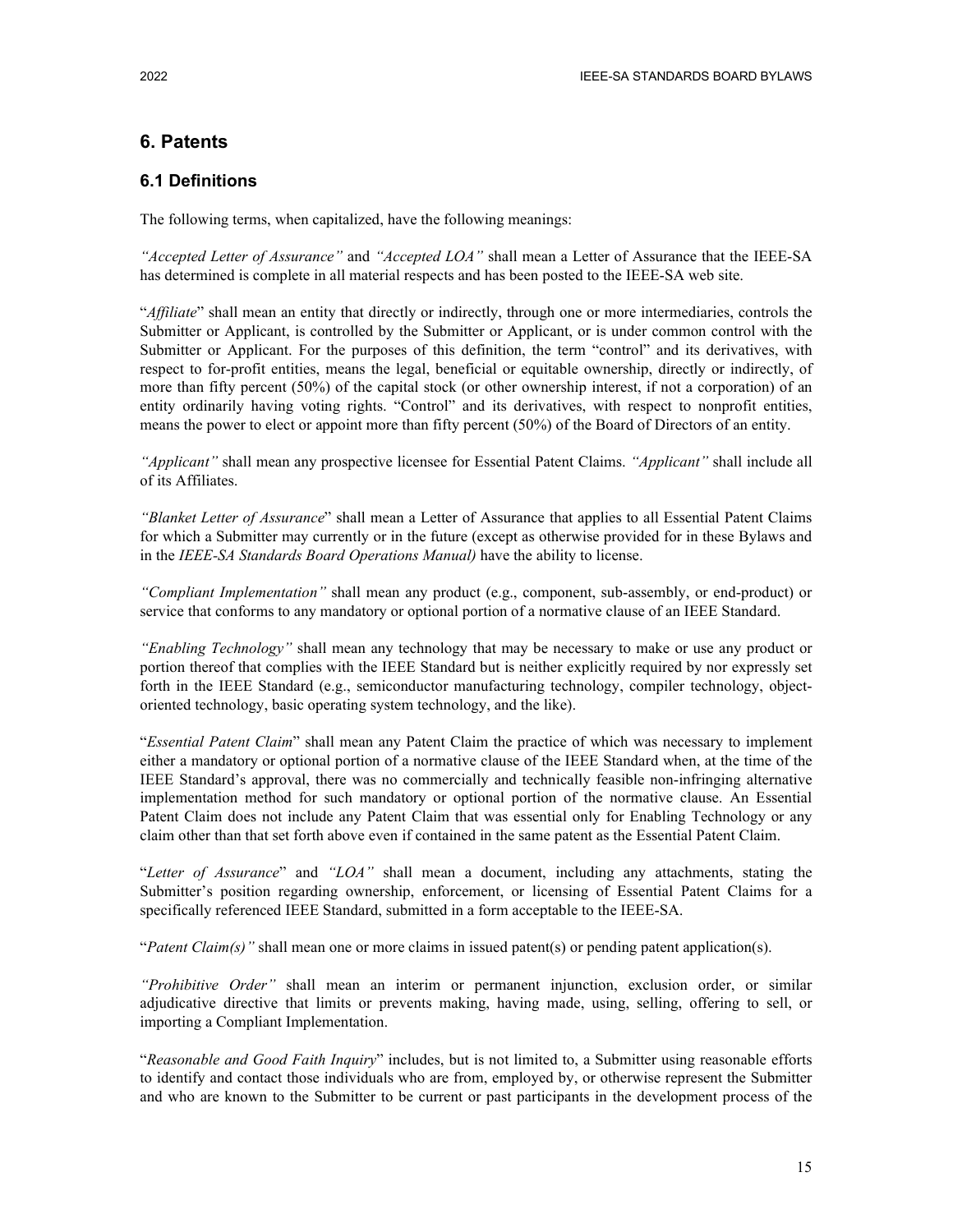#### IEEE-SA STANDARDS BOARD BYLAWS 2022

[Proposed] IEEE Standard identified in a Letter of Assurance, including, but not limited to, participation in a Standards Association Ballot or Working Group. If the Submitter did not or does not have any participants, then a Reasonable and Good Faith Inquiry may include, but is not limited to, the Submitter using reasonable efforts to contact individuals who are from, employed by, or represent the Submitter and who the Submitter believes are most likely to have knowledge about the technology covered by the [Proposed] IEEE Standard.

*"Reasonable Rate"* shall mean appropriate compensation to the patent holder for the practice of an Essential Patent Claim excluding the value, if any, resulting from the inclusion of that Essential Patent Claim's technology in the IEEE Standard. In addition, determination of such Reasonable Rates should include, but need not be limited to, the consideration of:

- The value that the functionality of the claimed invention or inventive feature within the Essential Patent Claim contributes to the value of the relevant functionality of the smallest saleable Compliant Implementation that practices the Essential Patent Claim.
- The value that the Essential Patent Claim contributes to the smallest saleable Compliant Implementation that practices that claim, in light of the value contributed by all Essential Patent Claims for the same IEEE Standard practiced in that Compliant Implementation.
- Existing licenses covering use of the Essential Patent Claim, where such licenses were not obtained under the explicit or implicit threat of a Prohibitive Order, and where the circumstances and resulting licenses are otherwise sufficiently comparable to the circumstances of the contemplated license.

*"Reciprocal Licensing"* shall mean that the Submitter of an LOA has conditioned its granting of a license for its Essential Patent Claims upon the Applicant's agreement to grant a license to the Submitter with Reasonable Rates and other reasonable licensing terms and conditions to the Applicant's Essential Patent Claims, if any, for the referenced IEEE Standard, including any amendments, corrigenda, editions, and revisions. If an LOA references an amendment or corrigendum, the scope of reciprocity includes the base IEEE Standard and its amendments, corrigenda, editions, and revisions.

*"Statement of Encumbrance"* shall mean a specific reference to an Accepted LOA or a general statement in the transfer or assignment agreement that the Patent Claim(s) being transferred or assigned are subject to any encumbrances that may exist as of the effective date of such agreement. An Accepted LOA is an encumbrance.

"*Submitter*" shall mean an individual or an organization that provides a completed Letter of Assurance. A Submitter may or may not hold Essential Patent Claims. *"Submitter"* shall include all of its Affiliates unless specifically and permissibly excluded.

## <span id="page-17-0"></span>**6.2 Policy**

IEEE standards may be drafted in terms that include the use of Essential Patent Claims. If the IEEE receives notice that a [Proposed] IEEE Standard may require the use of a potential Essential Patent Claim, the IEEE shall request licensing assurance, on the IEEE-SA Standards Board approved Letter of Assurance form, from the patent holder or patent applicant. The IEEE shall request this assurance without coercion.

The Submitter of a Letter of Assurance may, after Reasonable and Good Faith Inquiry, indicate it is not aware of any Patent Claims that the Submitter may own, control, or have the ability to license that might be or become Essential Patent Claims. If the patent holder or patent applicant provides an LOA, it should do so as soon as reasonably feasible in the standards development process once the PAR is approved by the IEEE-SA Standards Board. This LOA should be provided prior to the Standards Board's approval of the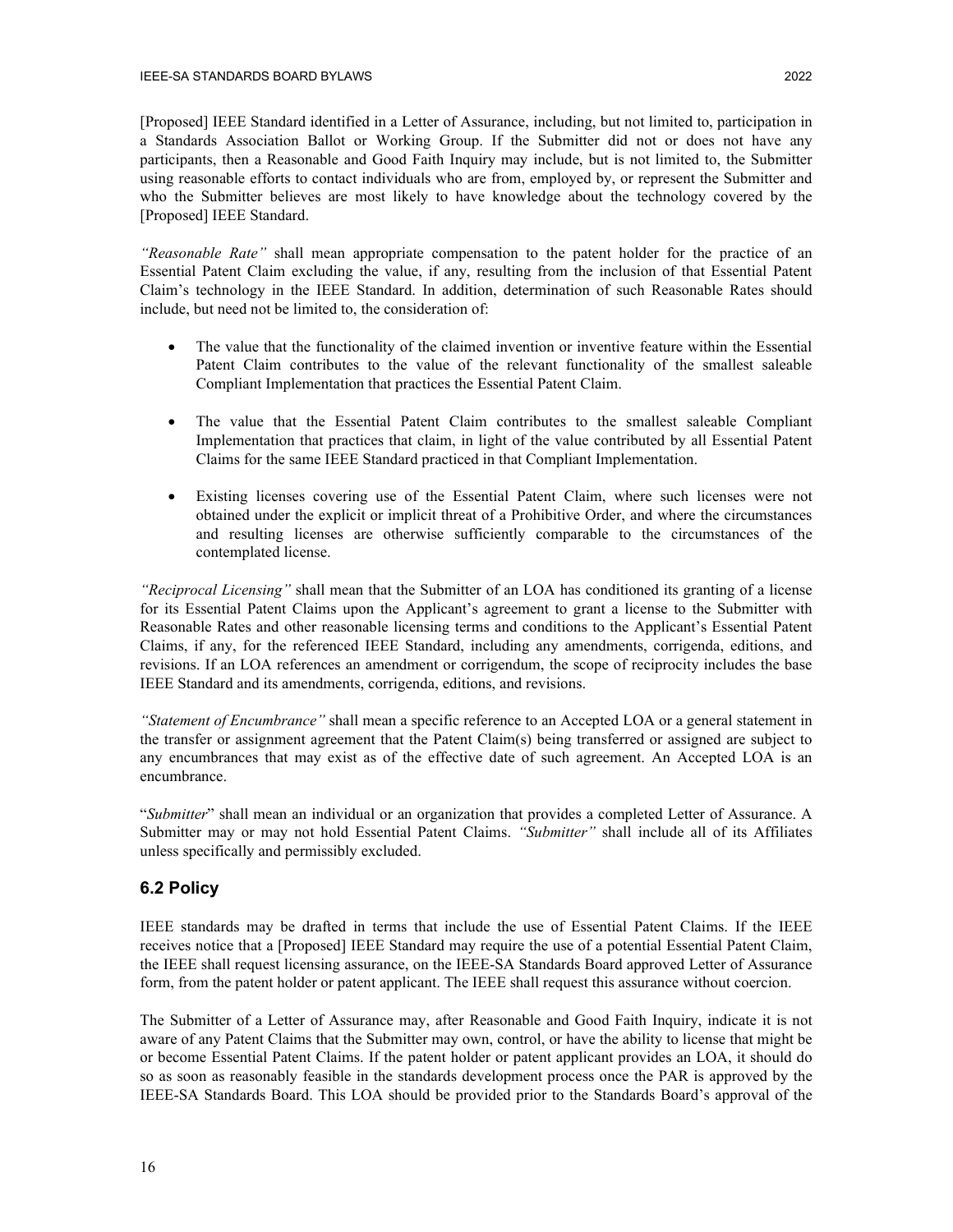standard. An asserted potential Essential Patent Claim for which licensing assurance cannot be obtained (e.g., an LOA is not provided or the LOA indicates that licensing assurance is not being provided) shall be referred to the Patent Committee.

The licensing assurance shall be either:

- a) A general disclaimer to the effect that the Submitter without conditions will not enforce any present or future Essential Patent Claims against any person or entity making, having made, using, selling, offering to sell, or importing any Compliant Implementation that practices the Essential Patent Claims for use in conforming with the IEEE Standard; or,
- b) A statement that the Submitter will make available a license for Essential Patent Claims to an unrestricted number of Applicants on a worldwide basis without compensation or under Reasonable Rates, with other reasonable terms and conditions that are demonstrably free of any unfair discrimination to make, have made, use, sell, offer to sell, or import any Compliant Implementation that practices the Essential Patent Claims for use in conforming with the IEEE Standard. An Accepted LOA that contains such a statement signifies that reasonable terms and conditions, including without compensation or under Reasonable Rates, are sufficient compensation for a license to use those Essential Patent Claims and precludes seeking, or seeking to enforce, a Prohibitive Order except as provided in this policy.

At its sole option, the Submitter may provide with its Letter of Assurance any of the following: (i) a not-toexceed license fee or rate commitment, (ii) a sample license agreement, or (iii) one or more material licensing terms.

An Accepted Letter of Assurance shall apply to the Submitter, including its Affiliates. The Submitter, however, may specifically exclude certain Affiliates identified in the Letter of Assurance, except that a Submitter shall have no ability to exclude Affiliates if the Submitter has indicated Reciprocal Licensing on an Accepted Letter of Assurance.

The Submitter shall not condition a license on the Applicant's agreeing (a) to grant a license to any of the Applicant's Patent Claims that are not Essential Patent Claims for the referenced IEEE standard, or (b) to take a license for any of the Submitter's Patent Claims that are not Essential Patent Claims for the referenced IEEE standard.

On a Letter of Assurance, the Submitter may indicate a condition of Reciprocal Licensing. If an Applicant requires compensation under Reciprocal Licensing to its Essential Patent Claims, then a Submitter may require compensation for its Essential Patent Claims from that Applicant even if the Submitter has otherwise indicated that it would make licenses available without compensation.

The Submitter and all Affiliates (other than those Affiliates excluded in a Letter of Assurance) shall not, with the intent of circumventing or negating any of the representations and commitments made in the Accepted Letter of Assurance, assign or otherwise transfer any rights in any Essential Patent Claims that they hold, control, or have the ability to license and for which licensing assurance was provided on the Accepted Letter of Assurance.

An Accepted Letter of Assurance is intended to be binding upon any and all assignees and transferees of any Essential Patent Claim covered by such LOA. The Submitter agrees (a) to provide notice of an Accepted Letter of Assurance either through a Statement of Encumbrance or by binding its assignee or transferee to the terms of such Letter of Assurance; and (b) to require its assignee or transferee to (i) agree to similarly provide such notice and (ii) to bind its assignees or transferees to agree to provide such notice as described in (a) and (b).

The Submitter and the Applicant should engage in good faith negotiations (if sought by either party)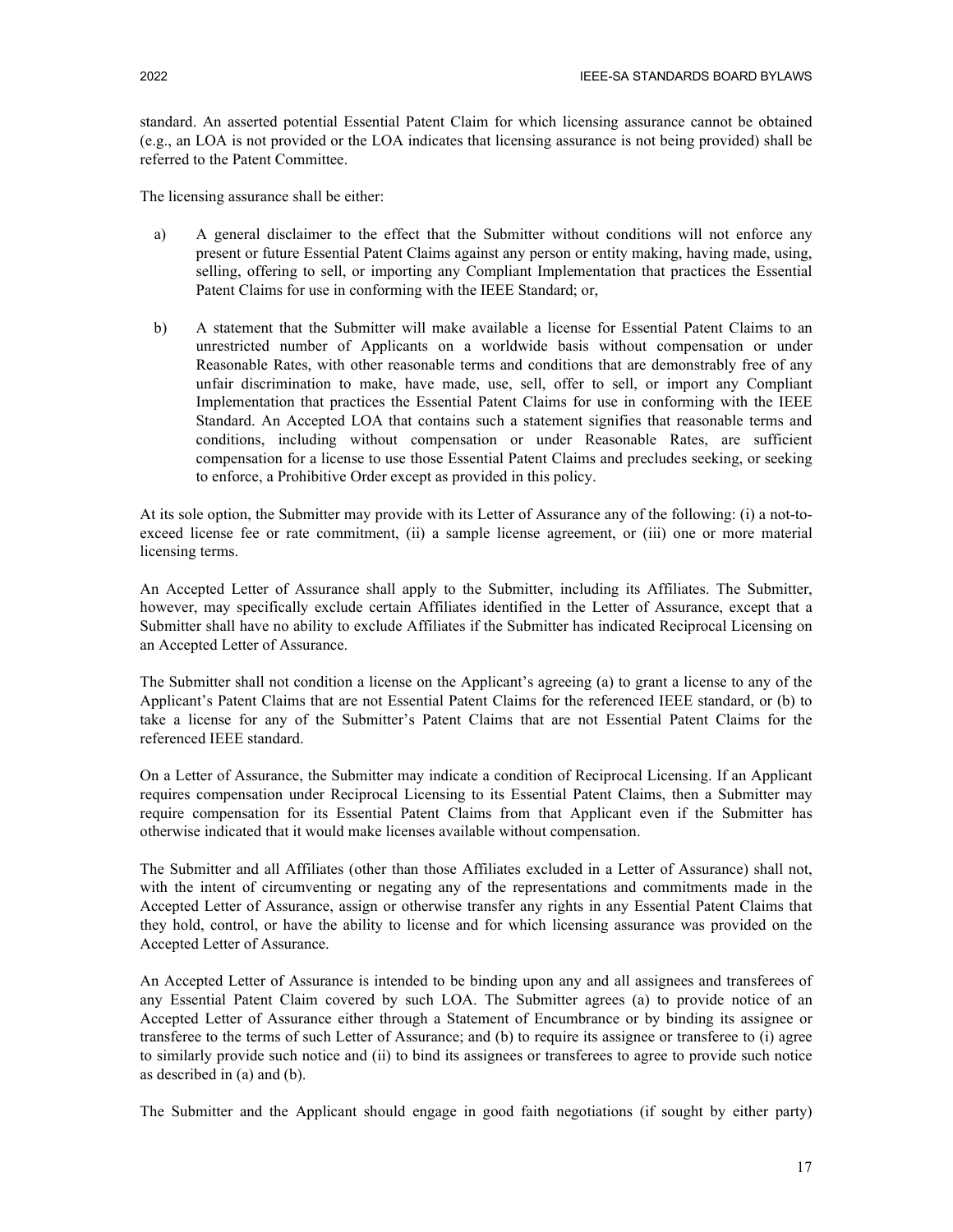#### IEEE-SA STANDARDS BOARD BYLAWS 2022

without unreasonable delay or may litigate or, with the parties' mutual agreement, arbitrate: over patent validity, enforceability, essentiality, or infringement; Reasonable Rates or other reasonable licensing terms and conditions; compensation for unpaid past royalties or a future royalty rate; any defenses or counterclaims; or any other related issues.

The Submitter of an Accepted LOA who has committed to make available a license for one or more Essential Patent Claims agrees that it shall neither seek nor seek to enforce a Prohibitive Order based on such Essential Patent Claim(s) in a jurisdiction unless the implementer fails to participate in, or to comply with the outcome of, an adjudication, including an affirming first-level appellate review, if sought by any party within applicable deadlines, in that jurisdiction by one or more courts that have the authority to: determine Reasonable Rates and other reasonable terms and conditions; adjudicate patent validity, enforceability, essentiality, and infringement; award monetary damages; and resolve any defenses and counterclaims. In jurisdictions where the failure to request a Prohibitive Order in a pleading waives the right to seek a Prohibitive Order at a later time, a Submitter may conditionally plead the right to seek a Prohibitive Order to preserve its right to do so later, if and when this policy's conditions for seeking, or seeking to enforce, a Prohibitive Order are met.

Nothing in this policy shall preclude a Submitter and an implementer from agreeing to arbitrate over patent validity, enforceability, essentiality, or infringement; Reasonable Rates or other reasonable licensing terms and conditions; compensation for unpaid past royalties or a future royalty rate; any defenses or counterclaims; reciprocal obligations; or any other issues that the parties choose to arbitrate.

Nothing in this policy shall preclude a licensor and licensee from voluntarily negotiating any license under terms mutually agreeable to both parties.

If a Submitter becomes aware of additional Patent Claim(s) that are not already covered by an Accepted Letter of Assurance, that are owned, controlled, or licensable by the Submitter, and that may be or become Essential Patent Claim(s) for the same IEEE Standard, then such Submitter shall submit a Letter of Assurance stating its position regarding enforcement or licensing of such Patent Claims. For the purposes of this commitment, the Submitter is deemed to be aware if any of the following individuals who are from, employed by, or otherwise represent the Submitter have personal knowledge of additional potential Essential Patent Claims, owned or controlled by the Submitter, related to a [Proposed] IEEE Standard and not already the subject of a previously Accepted Letter of Assurance: (a) past or present participants in the development of the [Proposed] IEEE Standard, or (b) the individual executing the previously Accepted Letter of Assurance.

A Letter of Assurance is irrevocable once submitted and accepted and shall apply, at a minimum, from the date of the standard's approval to the date of the standard's transfer to inactive status.

Copies of an Accepted Letter of Assurance may be provided to participants in a standards development meeting. Discussion of essentiality, interpretation, or validity of Patent Claims is prohibited during IEEE-SA standards-development meetings or other duly authorized IEEE-SA standards-development technical activities. IEEE-SA shall provide procedures stating when and the extent to which patent licensing terms may be discussed (see subclause 5.3.10 of the *IEEE-SA Standards Board Operations Manual*).

The IEEE is not responsible for

- 1. Identifying Essential Patent Claims for which a license may be required;
- 2. Determining the validity, essentiality, or interpretation of Patent Claims;
- 3. Determining whether any licensing terms or conditions provided in connection with submission of a Letter of Assurance, if any, or in any licensing agreements are reasonable or non-discriminatory; or,
- 4. Determining whether an implementation is a Compliant Implementation.

Nothing in this policy shall be interpreted as giving rise to a duty to conduct a patent search. No license is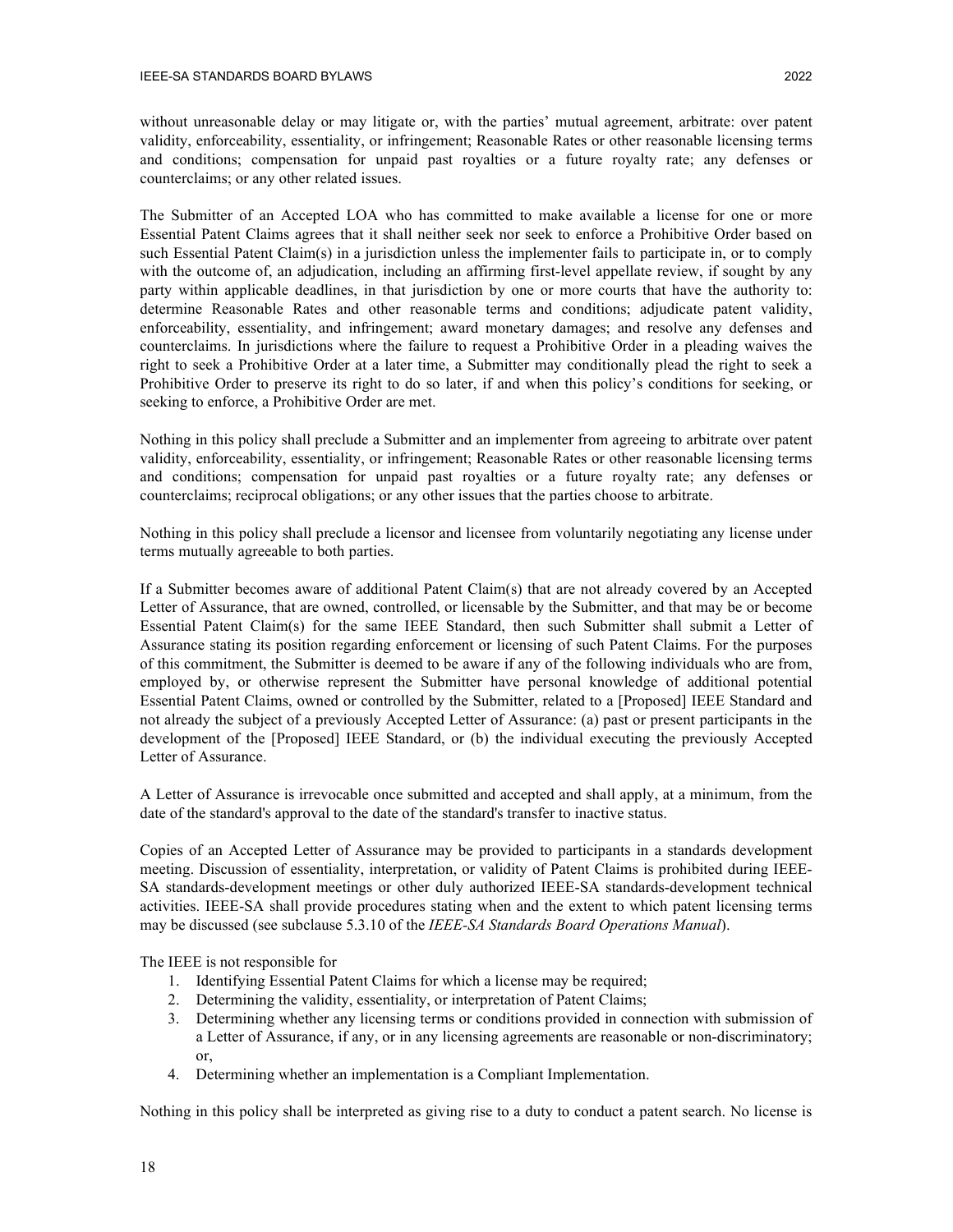implied by the submission of a Letter of Assurance.

In order for IEEE's patent policy to function efficiently, individuals participating in the standards development process: (a) shall inform the IEEE (or cause the IEEE to be informed) of the holder of any potential Essential Patent Claims of which they are personally aware and that are not already the subject of an Accepted Letter of Assurance, that are owned or controlled by the participant or the entity the participant is from, employed by, or otherwise represents; and (b) should inform the IEEE (or cause the IEEE to be informed) of any other holders of potential Essential Patent Claims that are not already the subject of an Accepted Letter of Assurance.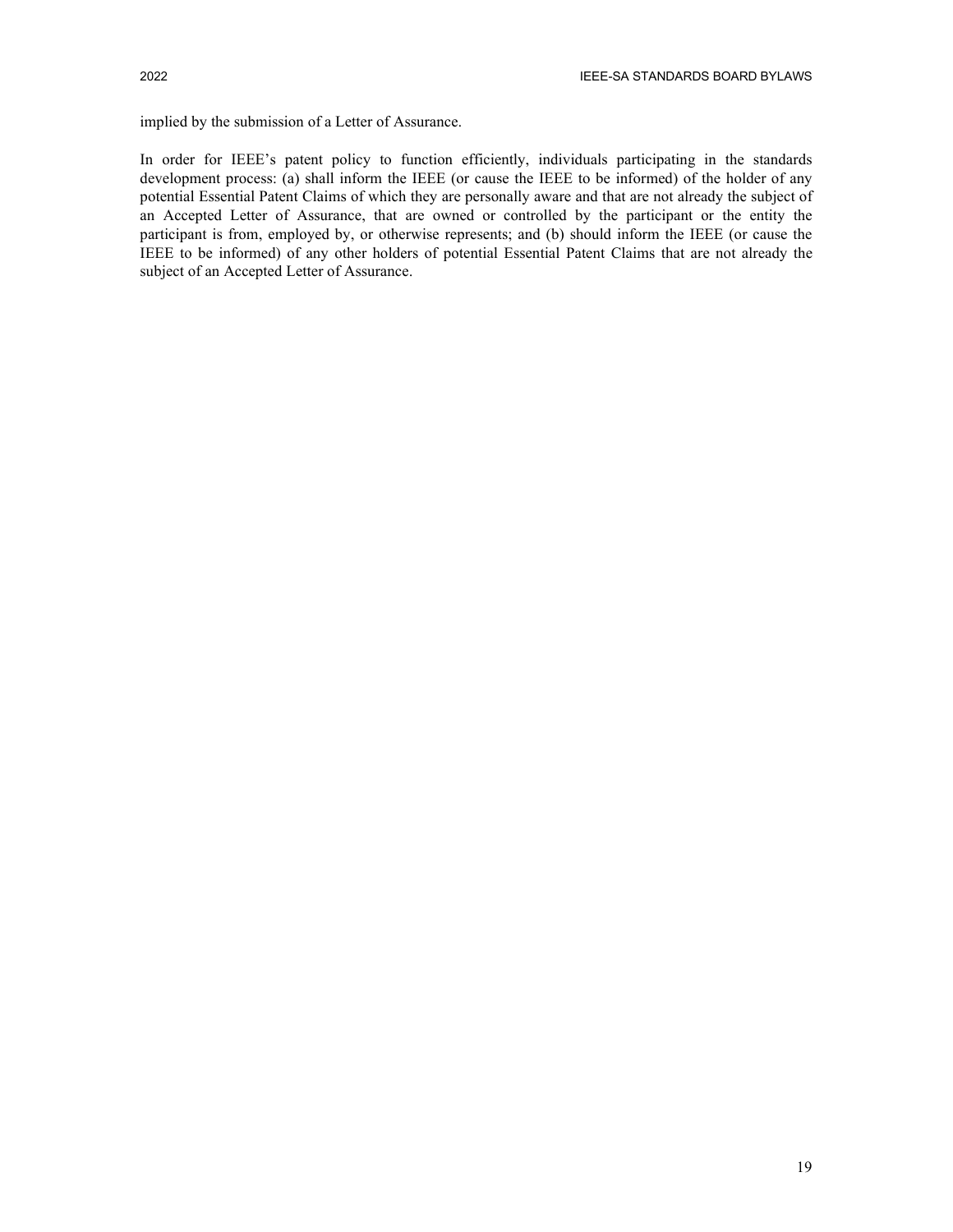# <span id="page-21-0"></span>**7. Copyright**

All Contributions to IEEE standards development activities (whether for an individual or entity group) shall meet the requirements outlined in this clause.

# <span id="page-21-1"></span>**7.1 Definitions**

The following terms, when capitalized, have the following meanings:

*"Contribution*" shall mean material that is presented verbally or in recorded or written form (e.g., text, drawings, flowcharts, slide presentations, videos) in any IEEE standards development activity.

*"Public Domain"* shall mean material that is no longer under copyright protection or did not meet the requirements for copyright protection.

*"Published"* shall mean material for which a claim of copyright is apparent (e.g., the presence of the copyright symbol ©; an explicit statement of copyright ownership or intellectual property rights; stated permission to use text; a text reference that indicates the insertion of text excerpted from a copyrighted work; or a visual indication of an excerpt from another work, such as indented text).

"*Work Product*" shall mean the compilation of or collective work of all participants (e.g., a draft standard; the final approved standard; draft white paper).

# <span id="page-21-2"></span>**7.2 Policy**

IEEE owns the copyright in all Work Products. All IEEE Work Products shall be created in an approved IEEE template.

Participants are solely responsible for determining whether disclosure of any Contributions that they submit to IEEE requires the prior consent of other parties and, if so, to obtain it.

## **7.2.1 Contributions from previously Published sources**

At the time of submission, all Contributions from previously Published sources that are not Public Domain shall be accompanied by a Copyright Permission Form that is completed by the copyright owner, or by a person with the authority or right to grant copyright permission. The Copyright Permission Form request shall outline the specific material being used and, where possible, the planned context for its usage in the Work Product. Contributions that are previously Published shall not be submitted for consideration or incorporated in a Work Product until copyright permission acceptable to IEEE has been granted.

## **7.2.2 Contributions not previously Published**

For any Contribution that has not been previously Published, and that is not Public Domain:

- a) IEEE has the non-exclusive, irrevocable, royalty-free, worldwide rights (i.e., a license) to use the Contribution in connection with the development of the Work Product for which the Contribution was made.
- b) Upon approval of the standard, IEEE has the right to exploit and grant permission to use the Work Product's content derived from the Contribution in any format or media without restriction.

Copyright ownership of the original Contribution is not transferred or assigned to the IEEE.

20